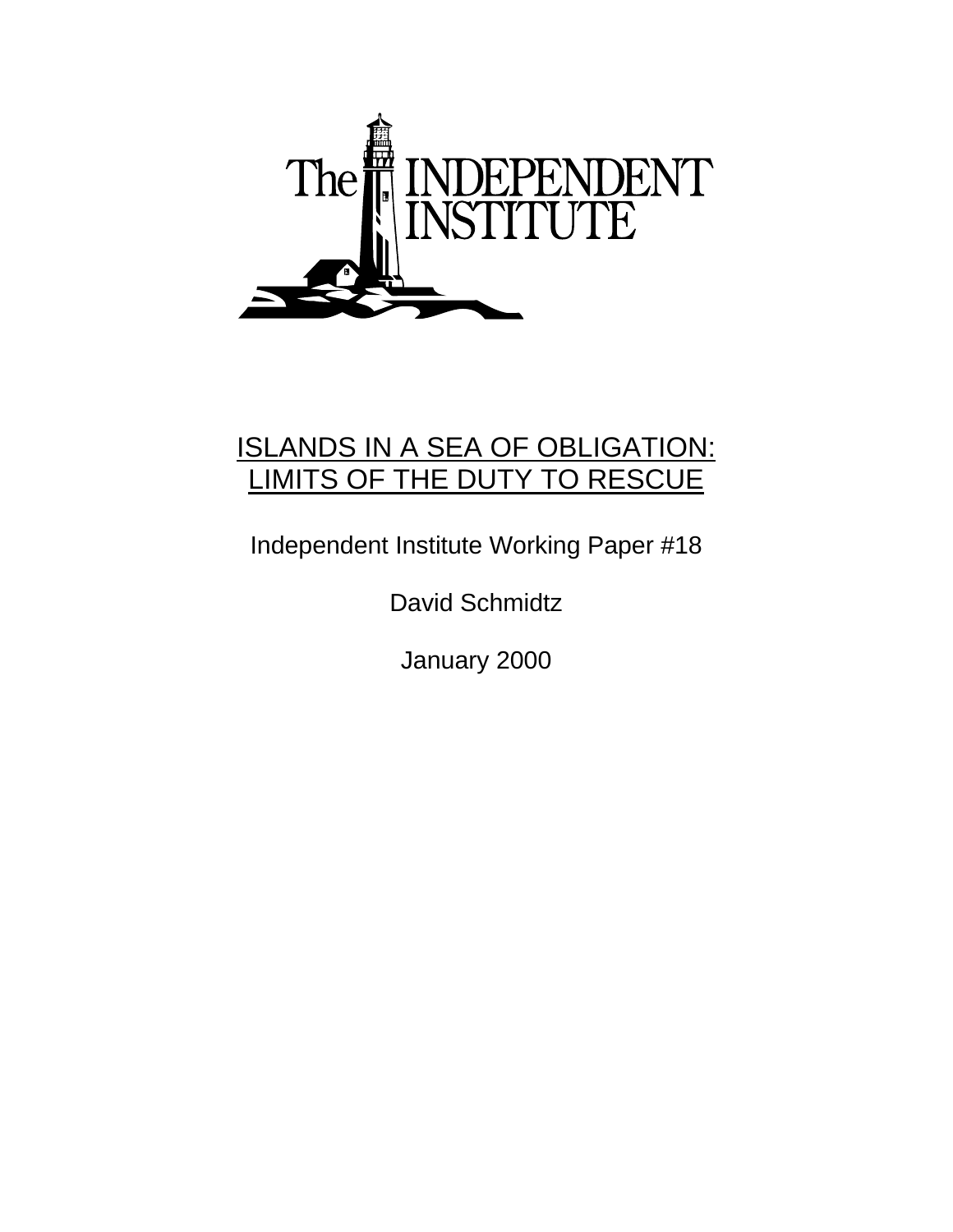#### DAVID SCHMIDTZ

# ISLANDS IN A SEA OF OBLIGATION: LIMITS OF THE DUTY TO RESCUE<sup>1</sup>

#### I. MAROONED

John Harris muses, "If we sometimes take comfort from the reflection that no man is an island, we may sometimes ponder just how, or how far, we are involved in mankind."  $2\,$  I cite Harris's musing not as a preface to criticizing it but simply because I find it fascinating. I have tried to imagine what it would be like to take comfort from the reflection that no man is an island. I am involved in certain patterns of interdependence, and not others. The bare fact of being so involved seems neither lamentable nor comforting. To be sure, I am glad I can depend on others in the ways I do, but I equally am glad I need not depend on others in the ways I do not.

It is a near-miraculous fact that I live in a society that can support full-time intellectuals. Making a living as an intellectual means that in some ways I am not an island. So be it. I take no comfort from that. Is it only in some ways that I am not an island? I do not know why some people will find that thought disturbing, but I realize they will. I take no comfort from that either.

My main question is: if we have a duty to rescue in a local emergency, must we also have a duty to rescue people from chronic famine in foreign countries? Most of the literature in this area seems to consist of reflections on thought experiments. It's not my style, but it seems apt for this topic, so I follow custom here. The basic puzzle is illustrated by the following pair of cases.

l

 $1$  For their many thoughtful comments, I thank participants at the Duty to Rescue conference at Georgia State University, especially my commentator Gerald Postema. Thanks also to conference organizer Kit Wellman and assistant Irene Pierce for their consummate professionalism and hospitality. Finally, I want to thank Joel Feinberg for years of friendship, mentorship, and philosophical leadership on this and so many other topics.

<sup>2</sup> John Harris, "The Marxist Conception of Violence," Philosophy and Public Affairs," 3 (1974) 192-220, here p. 211.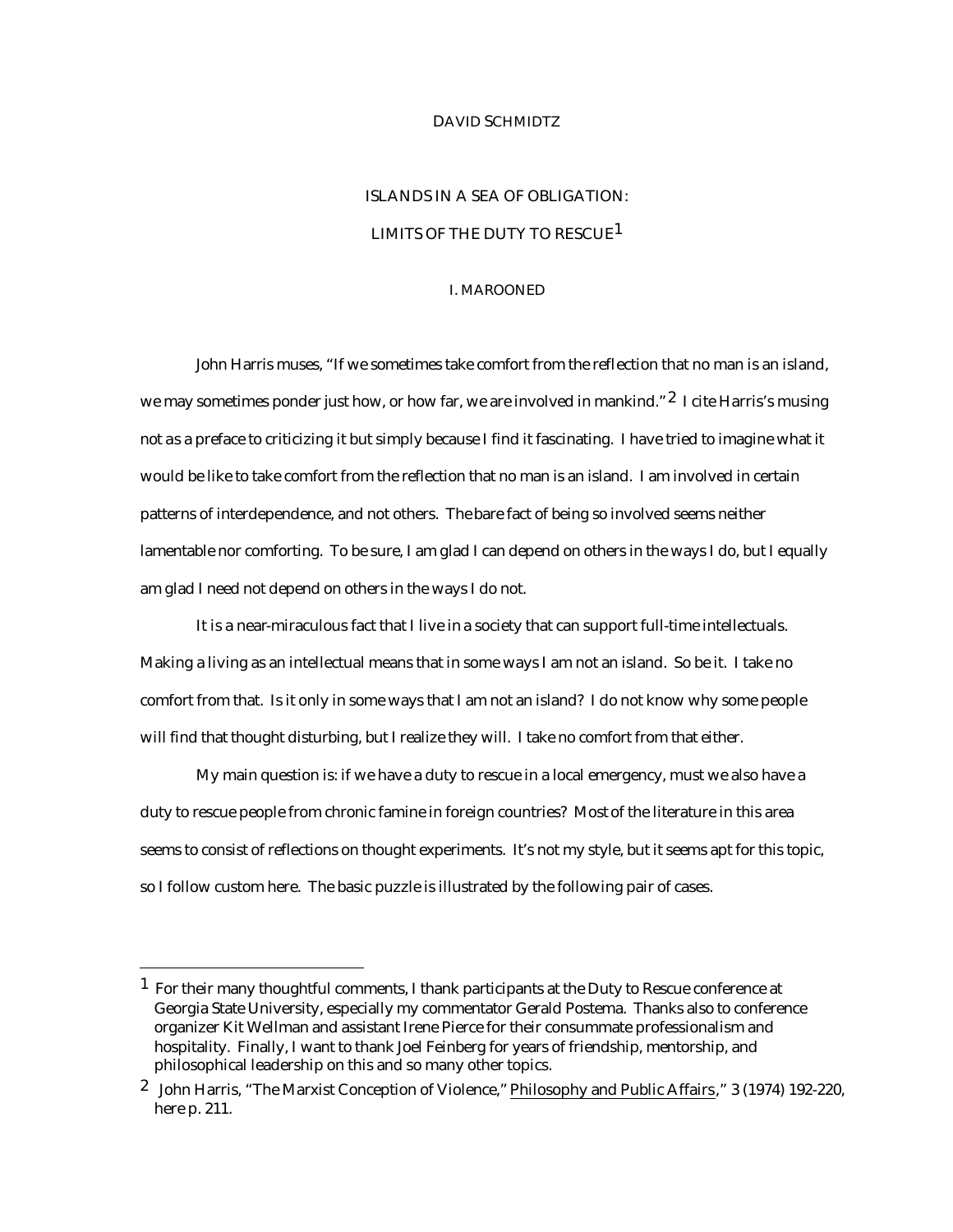ACCIDENT: You come across a traffic accident. You know that one of the victims will survive if and only if you stop to help. You also know that if you stop to help, it will cost you a hundred dollars.

Compare this to:

FAMINE: You receive a letter in the mail asking you to send a hundred dollars in support of a famine relief effort. You know that a life will be saved if and only if you contribute.

Are these cases morally different? Even if they are—even if it is obvious that they are—it is not obvious why. This essay leaves open whether we actually have a duty to rescue in local emergencies. Assuming for argument's sake that we have such duties, the question is whether that premise entails that we also have a duty to participate in famine relief efforts. Or are there obstacles blocking any easy move from such a premise to such a conclusion? I consider obstacles pertaining to beneficiaries: what we must do and what we must not do in the face of uncertainty about whether intervention will do more harm than good. Second, I consider obstacles pertaining to the self: the difference between duties we accept so as to make life meaningful and duties we must, for the same reason, reject. Finally, I consider obstacles pertaining to institutional frameworks that help to determine what we ought to expect from one another.

# II. REGARDING THE BENEFICIARIES

#### *A. Uncertainty*

Peter Unger notes that in a case like ACCIDENT you see the situation for yourself whereas in a case like FAMINE, you get information indirectly, via someone's report. According to Unger, this difference in "informative directness" is morally irrelevant. We know this because it is "common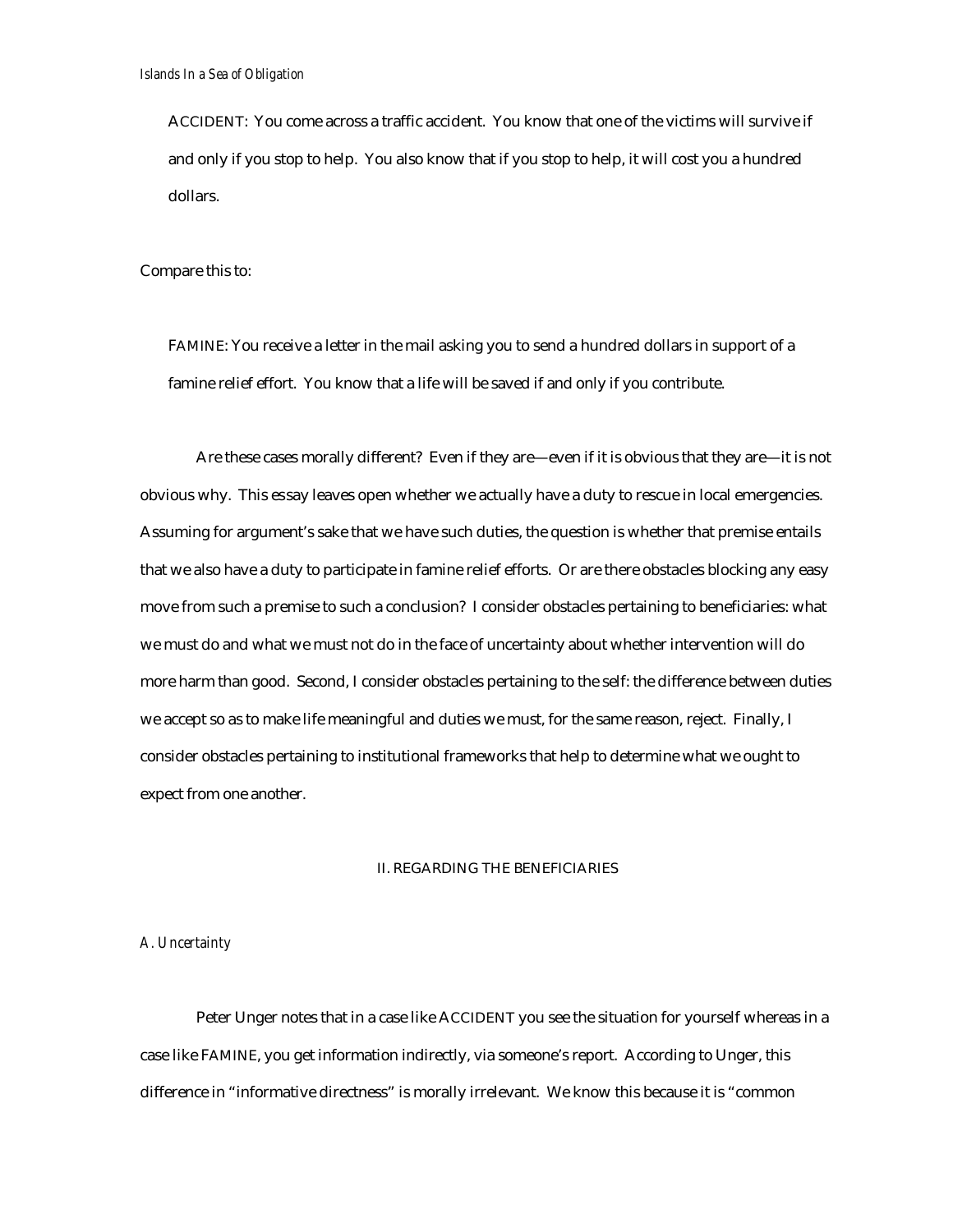sense." $3$  Maybe so, but the real issue is reliability, not directness. The information you get in FAMINE is produced not by a trusted researcher but rather by an advertising agency whose purpose is to raise money. If the money raised by the appeal were used to buy guns to shore up a pro-western military dictator, it would be neither the first time nor the last. Not relevant? You decide.

Unger insists we flesh out our cases in the most boring way possible, such that nothing is at stake other than what Unger specifically says is at stake (p. 26). Unfortunately, what Unger calls boring is not realistic. For better or worse, the real world is interesting. When I recently crossed the border from Zimbabwe into Zambia, a large sign warned that bringing second-hand clothing into Zimbabwe from Zambia is prohibited. Puzzled, I wondered whether second-hand clothing might carry some disease. When I passed through the town of Livingstone, just north of the border, I asked what the sign was about, and I was told by three different sources (two white men, one black woman, all local residents) that Livingstone had until recently been the hub of Zambia's textile industry. Cotton was grown, processed, and woven into cloth there. However, a few years ago, in the wake of a severe and highly publicized drought, international relief agencies decided that what Zambia needed was planeloads of second-hand clothing. Livingstone manufacturers could not compete with free clothing, though. Today, the unemployment rate in Livingstone is ninety percent.

This particular relief effort was more thoughtful than most, undertaken by people who understood how much damage has been done by would-be saviors from the North. We remembered that money sent to Somalia had been used to buy guns. We remembered that grain sent to India had become infested with plague-carrying rats, and that when the hordes of people arriving in search of free food realized they were being exposed to the plague, they fled back to their villages, carrying the plague with them. With such experiences in mind, we sent clothing to Zambia because we meant to ensure above all that this time we did no harm.

Everywhere I went, in South Africa, Botswana, and Zimbabwe as well as Zambia, the people I met (blacks as much as whites, women as much as men) spoke of international aid as having done

<sup>3</sup> Peter Unger, Living High and Letting Die: Our Illusion of Innocence (New York: Oxford University Press, 1996) p. 36.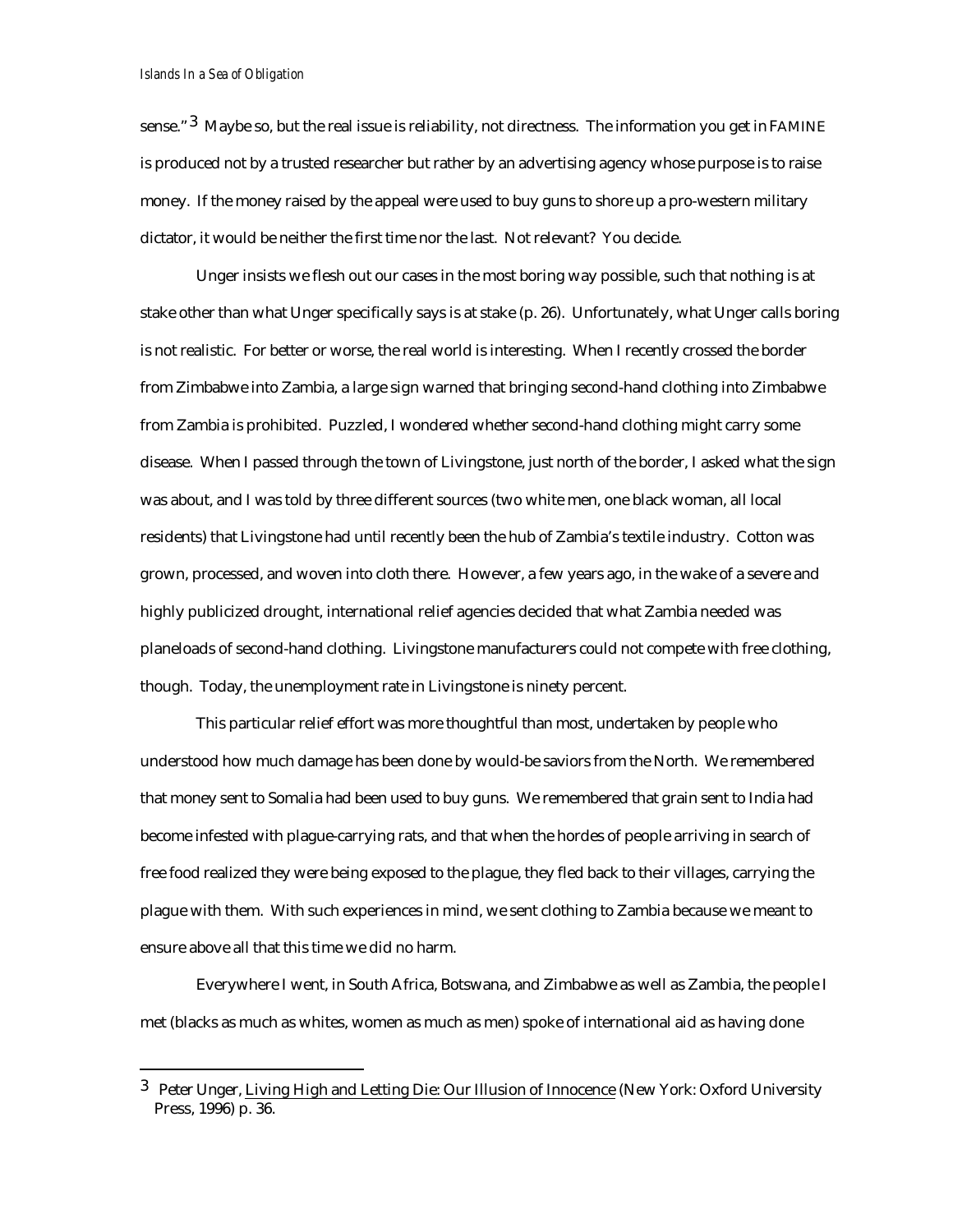considerable short-term good in isolated cases but as having the larger and longer-range result of corrupting and ultimately crippling their country's cultures and economies. So, Unger can stipulate that, in his thought experiment, the influx of international aid is not driving third-world farmers out of business and into the cities. But stipulating it does not make it so.

Unger acknowledges that research is needed. Having your heart in the right place is not enough. Doing the research, though, is not a small cost. Famines are so much less clear-cut than roadside emergencies, which themselves are not especially clear-cut in the real world. At a real accident scene, I do not know what ACCIDENT says I know. Indeed, police urge motorists not to feel certain and not to stop at highway accident scenes, but rather to notify the police, lest they be set up for a robbery. In our thought experiments, we are omniscient. At a real accident scene, we have no idea what will happen if we stop.<sup>4</sup>

The real world is opaque in interesting ways, morally relevant ways. The opacity not only obscures our responsibilities. It changes them. Real-world morality makes us more responsible for situations we know best and less responsible for situations others know best. Why would morality do that? My thought is, morality would do that so as to be conducive to our living good lives.

# *B. Token-Benefit and Type-Benefit*

l

TRAGIC COMMONS: A baby is drowning in the pool beside you. You can save the baby by a process that involves giving the baby's family a hundred dollars. If you do not save the baby, the baby will die. You save the baby. A crowd begins to gather. Seeing what you have done, two

 $4\,$  We are similarly uncertain of what to do about local homelessness. We can find literature on the plight of street people every bit as convincing as anything Unger says about more distant crises. Yet when we actually meet street people, in a town like Tucson where the current unemployment rate is under three percent and where every second or third storefront displays a "Now Hiring" sign, the majority appear to be young and able-bodied people of normal intelligence who simply prefer not to be tied down by a job. Some openly admit they want the money for alcohol or drugs, thinking their honesty will touch a chord among those who long to be stoned themselves. Despite knowing relatively more about this situation, it remains hard to know what to do, other than the obvious: don't give them money. (On occasion, I see someone who seems horrified to be on the street, rather than comfortable with it, and I buy them groceries.)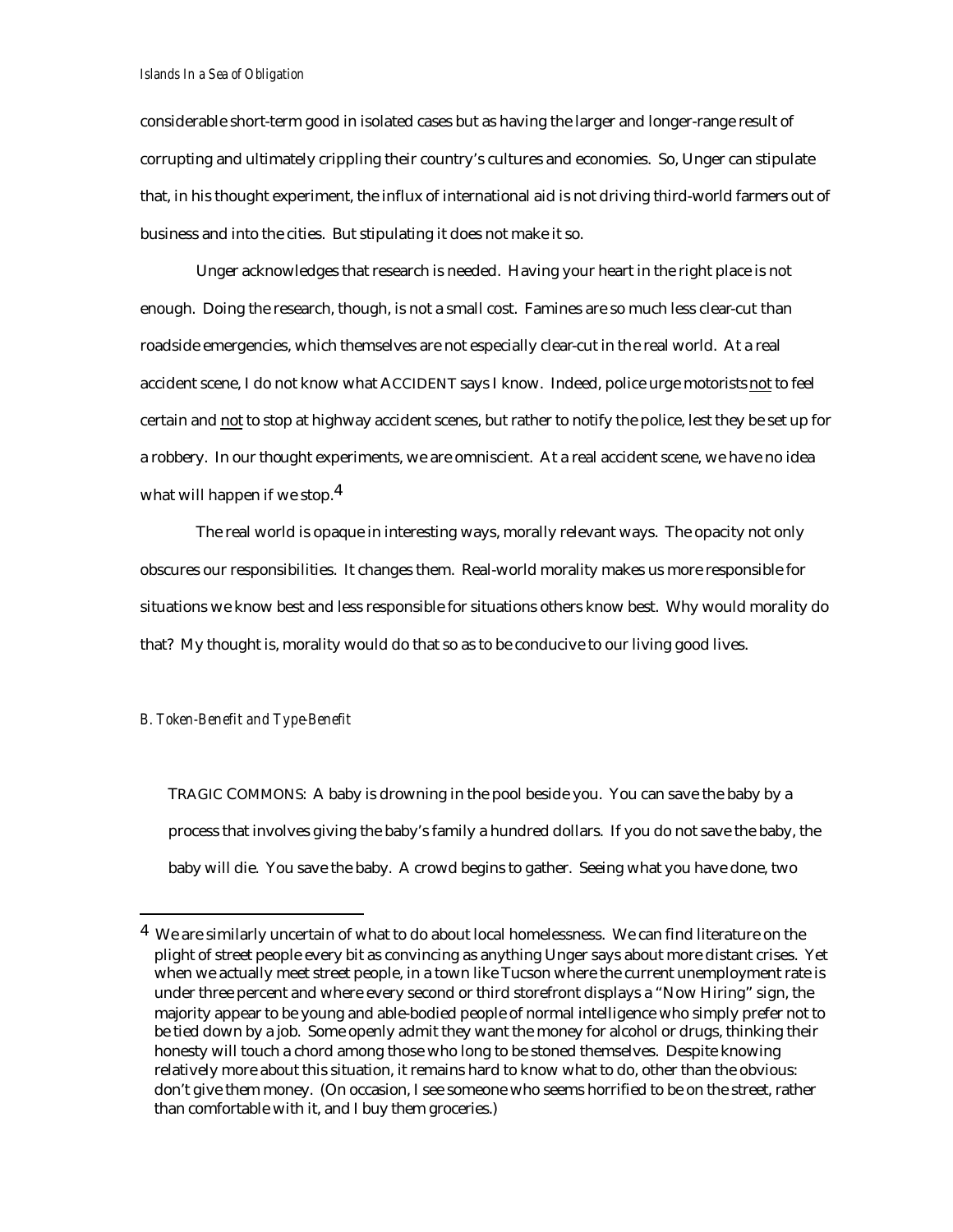onlookers throw their babies into the pool. The babies will drown unless you give each of their families a hundred dollars. More onlookers begin to gather, waiting to see what you do.

I am not saying our world is like TRAGIC COMMONS. I would say, though, that TRAGIC COMMONS is not a world we have any good reason to want to live in. And we could make our world more like TRAGIC COMMONS if we acted as Unger and Peter Singer say we should.<sup>5</sup>

TRAGIC COMMONS illustrates one kind of type-token issue. In TRAGIC COMMONS, the tokenbenefit is a saved life, but this token-benefit is wildly misleading as a characterization of your action's real consequences. The token-result of your action is a saved life, but the type-result is an escalating catastrophe. Knowing that foreign aid has a history of driving such wedges between token-benefits and type-disasters, I now get a letter asking me to participate in what may be another commons tragedy in the making. I have to make a decision. Should I accept a theorist's or professional fundraiser's verbal assurance that if we turn on the spigots in response to problems and turn them off in response to solutions, we'll eventually have fewer problems and more solutions? Is that what morality requires of me? Or is that what morality forbids?

To whatever extent we take responsibility for other people as well as ourselves, our actions are encouraging people to depend on us rather than on themselves. Act-utilitarianism usually would not permit people to arrange circumstances so that our act-utilitarian commitments require us to support them, but unless they too are committed act-utilitarians, that will not stop them from doing it. Theories often have implications other than ones they formally acknowledge. A theory can stipulate an action guide and an intended result. But a theory cannot stipulate that following its action guide will have its intended result, for that is an empirical matter. So it is with maximizing utility. One can say that trying to maximize utility actually tends to maximize utility, but saying it does not make it so. A simple maximizing strategy like Singer's or Unger's may tend to lead to the best possible outcome for beings like us in situations like ours. Then again, it may not. It has no history of doing so.

<sup>5</sup> Peter Singer, "Famine, Affluence, and Morality," Philosophy and Public Affairs 1 (1972) 229-43.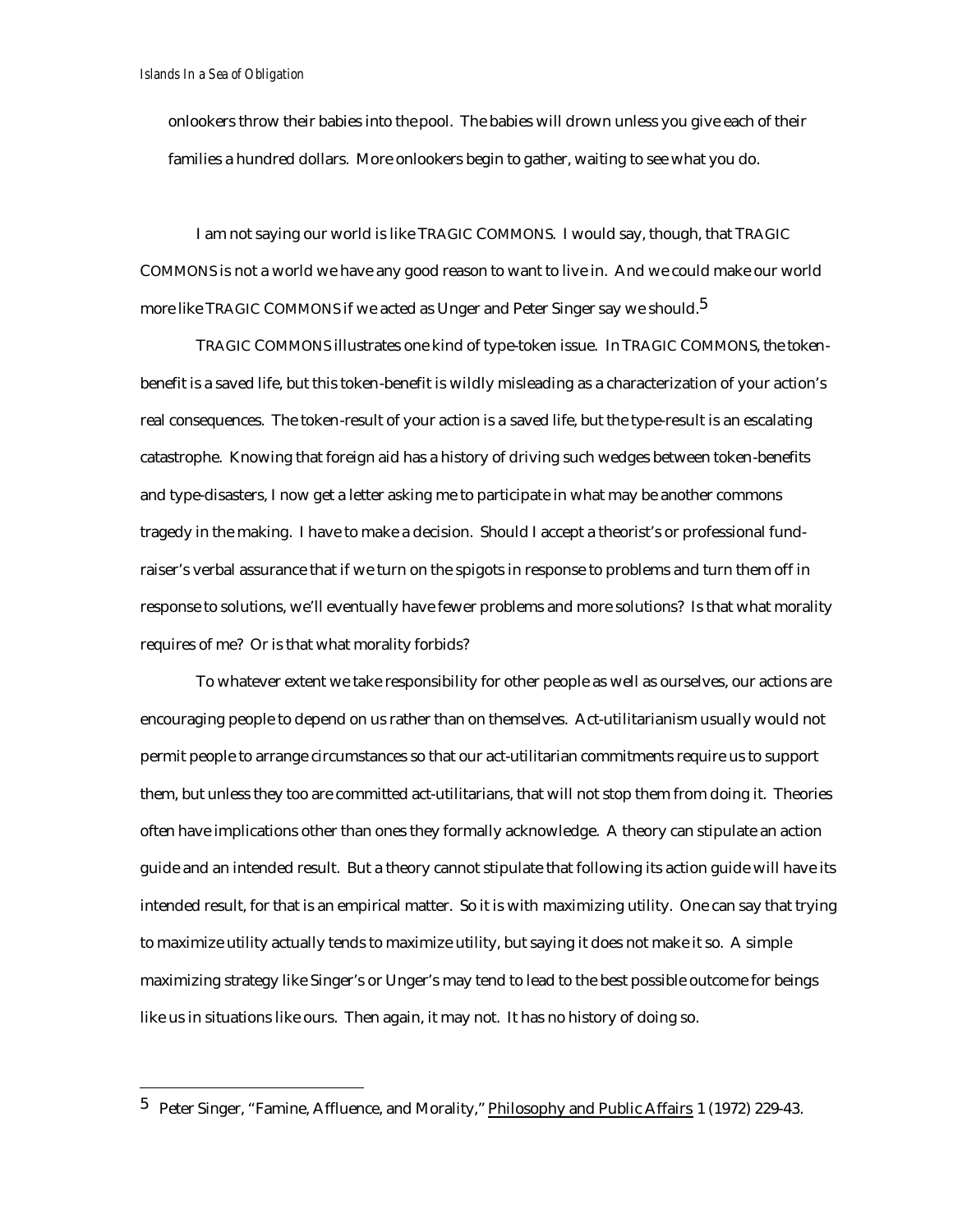It is worth noting that Unger's argument is not as overtly utilitarian as Singer's. Instead, Unger presents a series of cases, telling us over and over again that his way of reacting to a case is common sense or otherwise intuitively compelling.  $6 \text{ Unger makes it clear, though, that the intuitions he expects}$ us to share are relentlessly act-utilitarian. For example, Unger dismisses our (intuitive!) tendency to divide the world into insiders to whom we are more obligated and outsiders to whom we are less obligated. Unger finds this intuitive separation indefensible on the grounds that it is intuitively indefensible (p. 97).

The problem is, in relying on intuitions, we miss everything that isn't a mere intuition. The case for dividing the world into insiders to whom we owe more, and outsiders to whom we owe less, is based not on intuition but on what happens when we fail to distinguish between insiders and outsiders. It may be intuitive that we can do more good by allocating our resources to those who need them more, and thus correspondingly intuitive that we should throw our doors open to anyone anywhere who needs our stuff more than we do. No matter what our intuitions say, though, the fact remains that no good comes from pouring resources down the sink of an open access commons. Trying unconstrainedly to satisfy all demands results in greater demand, not greater satisfaction.

## III. REGARDING THE SELF

### *A. Selective Focus*

l

Is there any simple connection between premises about how bad someone's problem is and conclusions about what we ought to do about it?

FAST PAIN RELIEF: There is a button you could push. If you push it, all sentient life will painlessly vanish from existence. You will, of course, minimize suffering in the process.

 $6$  For further discussion of Unger's "Method of Moral Intuitions," see Robert Hanna, "Must We Be Good Samaritans?" Canadian Journal of Philosophy, 28 (1998) 453-70.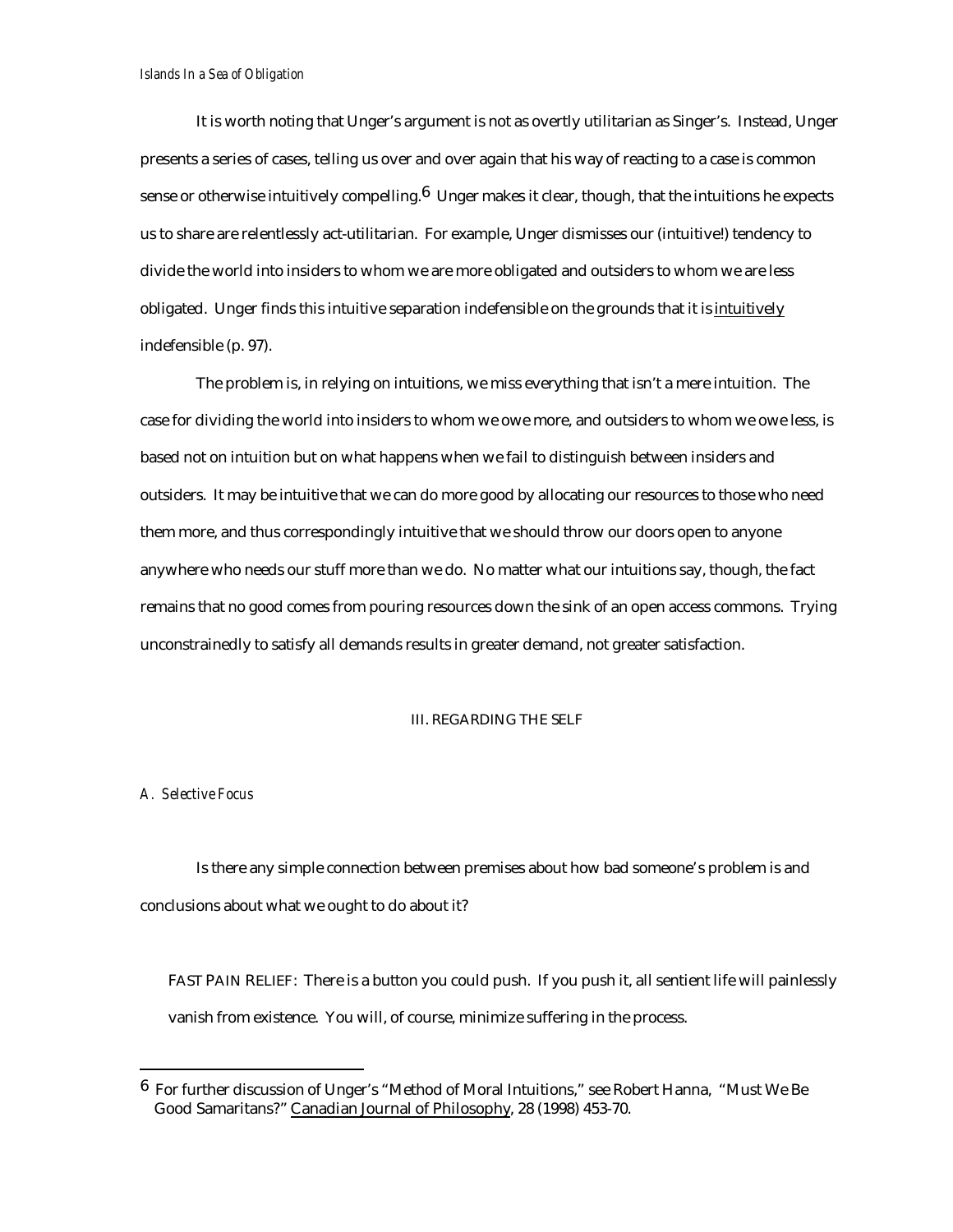FAST PAIN RELIEF shows us that minimizing suffering is not the only thing that matters. Nor is it always what matters most. Further, there are things (e.g., all sentient life) that ought not to be sacrificed merely to minimize suffering.

What FAST PAIN RELIEF leaves open is whether minimizing suffering matters a lot, or relatively little, in the cosmic scheme of things. However, we need not settle that, because suffering could matter quite a lot without it being true that we ought to spend quite a lot of our lives working to put an end to it. Let me approach the point obliquely, beginning with a story. Environmental activist Paul Watson, founder of the Sea Shepherd Society, confronted a Japanese fishing fleet in 1982 and negotiated a halt to a netting process that was killing dolphins. During the discussion, a fisherman asked Watson which is of more value, the life of a dolphin or a life of a human?

I answered that, in my opinion, the life of a dolphin was equal in value to the life of a human. The fisherman then asked, "If a Japanese fisherman and a dolphin were both caught in a net and you could save the life of one, which would you save?"

All the fishermen in the room smirked. They had me pegged for a liberal and felt confident that I would say I would save the fisherman, thus making a mockery of my declaration that humans and dolphins are equal. I looked about the room and smiled. "I did not come to Japan to save fishermen; I am here to save dolphins."<sup>7</sup>

There is power in Watson's response. It is no mere philosophical inconsistency. We can learn from it. It is a pivotal feature of our moral psychology that when we focus on something, it takes on added moral significance to us. We can call it the phenomenon of selective focus. A lot of people are consumed by one burning issue or another, and most of them think everyone ought to be consumed by the same issue. In fact, we freely choose to be consumed by one issue rather than another. Peter Singer

<sup>7</sup> Paul Watson, "Tora! Tora! Tora!" Earth Ethics, edited by James Sterba (Englewood Cliffs: Prentice Hall, 1995) 341-46, here p. 341.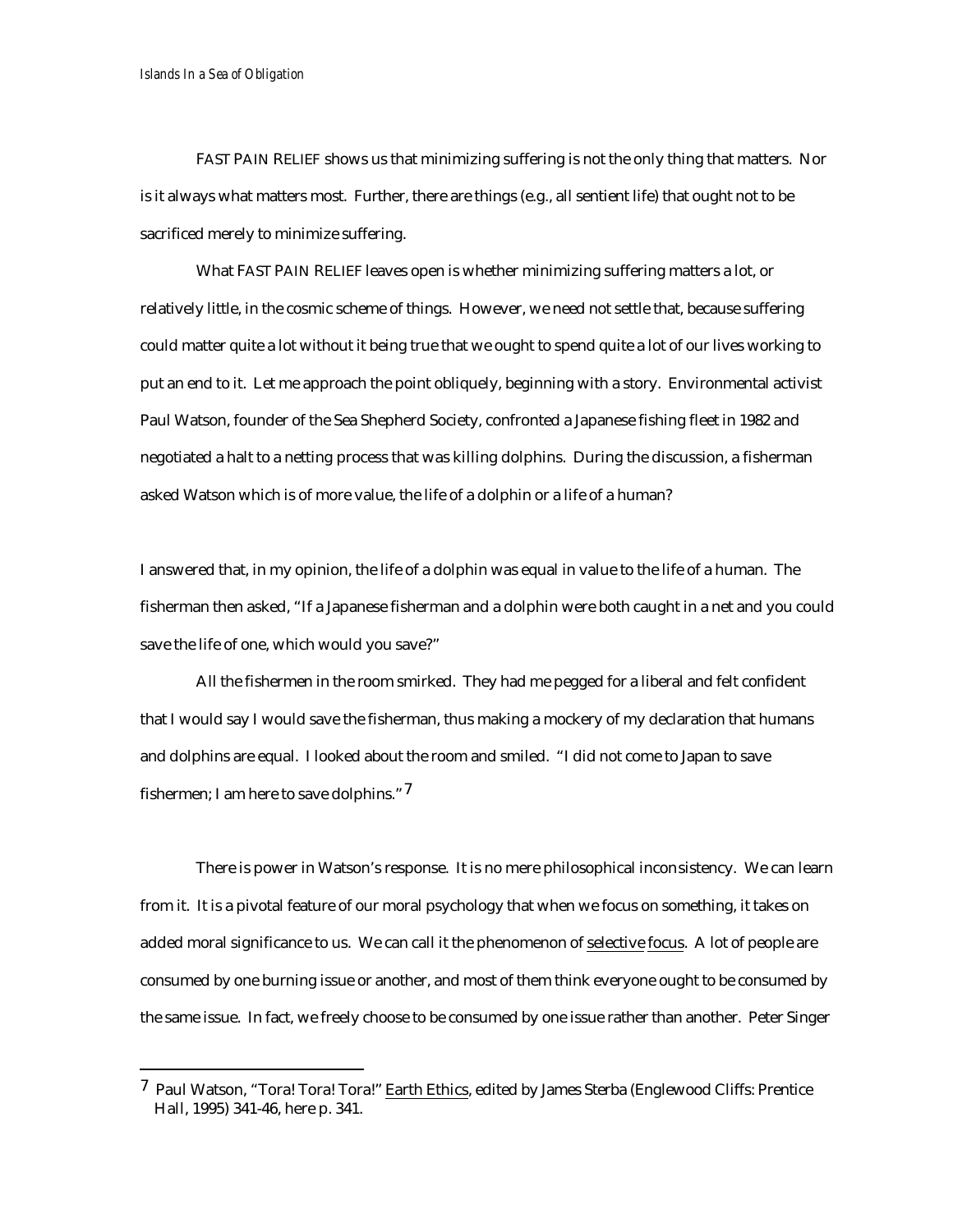may think what he has chosen to focus on is the thing on which we are all obliged to focus, but it only looks that way when you already are focusing on the same thing. What Paul Watson was telling the Japanese fishermen was that although he may be philosophically committed to viewing humans and dolphins as equals, he has no obligation to be preoccupied by that particular commitment. He is committed to respecting humans and dolphins alike, but he is not committed to giving them equal time when deciding how to plan his life.

Even if, counterfactually, everyone who thought hard about Singer's puzzles came to the same conclusions as Singer, that would not imply everyone will come to Singer's conclusions, for not everyone will think hard about famine (and some will think very hard, and that too will lead to different conclusions). Not everyone will focus as Singer does. Some people focus on environmental degradation and wonder how Singer can fail to see that if a billion humans were to starve, the world would be a better place. Or perhaps the one true moral problem is sexism. Or atheism. Whatever. Selective focus. It makes complicated lives seem so simple. It makes overly simple solutions seem so righteous.

I believe in fighting injustice. Does that commit me to fighting injustice wherever I find it? Not at all. There is injustice everywhere I turn. Am I committed to fighting whichever injustice happens to be firing the imagination of Peter Singer? Not at all. That's not what I'm here for. Like Singer, I decide for myself where to make my stand.

Generally speaking, the 1960's slogan "if you aren't part of the solution, you're part of the problem" is a false dichotomy. If the problem is real, morality imposes constraints that require us to avoid being part of it. In addition, morality asks us to form and pursue goals that make life meaningful within those constraints. Which is to say, morality requires us not only to avoid being part of that problem but also to be part of the solution either to that or to other real problems—to take some aspect of the problem of making the world a better place to live and make that problem our own.

I believe in small efforts that save lives—performing them, not just talking about them. So, I give blood several times per year. I do not believe I am required to give blood, and I would not compel people to give blood. I would not give blood if I had no idea whether I was saving lives or spreading a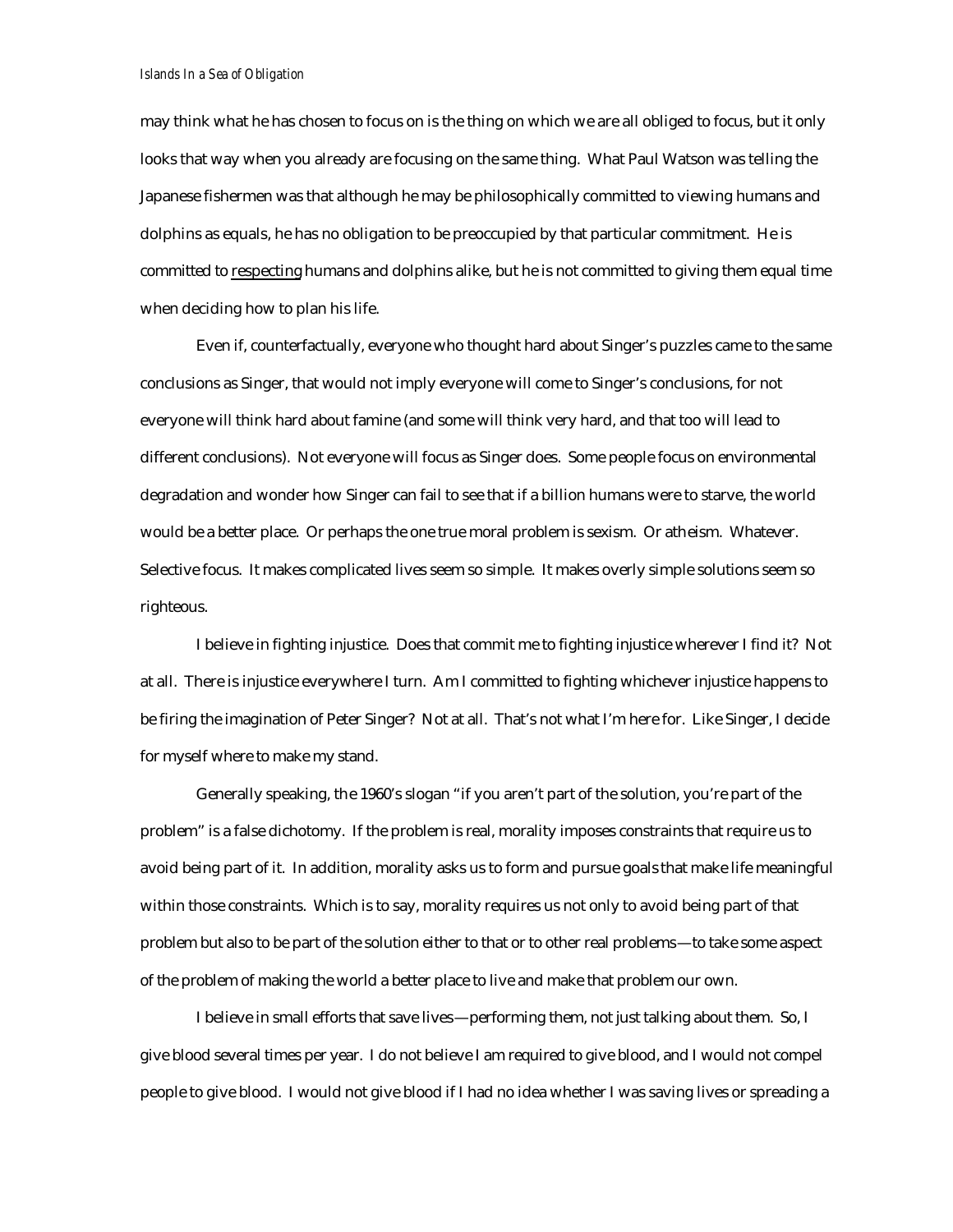fatal disease. For the record, I also give a few thousand a year to charitable organizations, and I am sure my donations do some good. However, my main obligation to the world concerns not how I spend my paycheck, but rather what I do to earn it.

*B. Token-Cost and Type-Cost*

We noted that even when the token-benefit is desirable, the type-benefit may be no benefit at all, but may instead be a nightmare. This section offers a complementary warning about the difference between token-cost and type-cost.

VAN GOGH IN THE LAKE: You find yourself in a lifeboat. Are you obliged to throw a Van Gogh painting overboard to make room for a drowning person?<sup>8</sup>

Compare this to:

l

VAN GOGH AT THE AUCTION: You find yourself at an auction. Are you obliged to auction off the same Van Gogh to raise money to save starving people?

What is the difference? Token-cost is the cost of a particular rescue. Type-cost is the cost of undertaking a kind of rescue whenever the occasion comes up in the course of our lives. One difference between VAN GOGH IN THE LAKE and VAN GOGH AT THE AUCTION (likewise between ACCIDENT and FAMINE) is a difference in cost. In a sense, of course, that cannot be true, since by hypothesis the cost is identical. But the cost that is stipulated to be identical is token-cost. Type-cost is another matter.

<sup>8</sup> This case is inspired by Susan Wolf, "Morality and the View From Here," Journal of Ethics, forthcoming.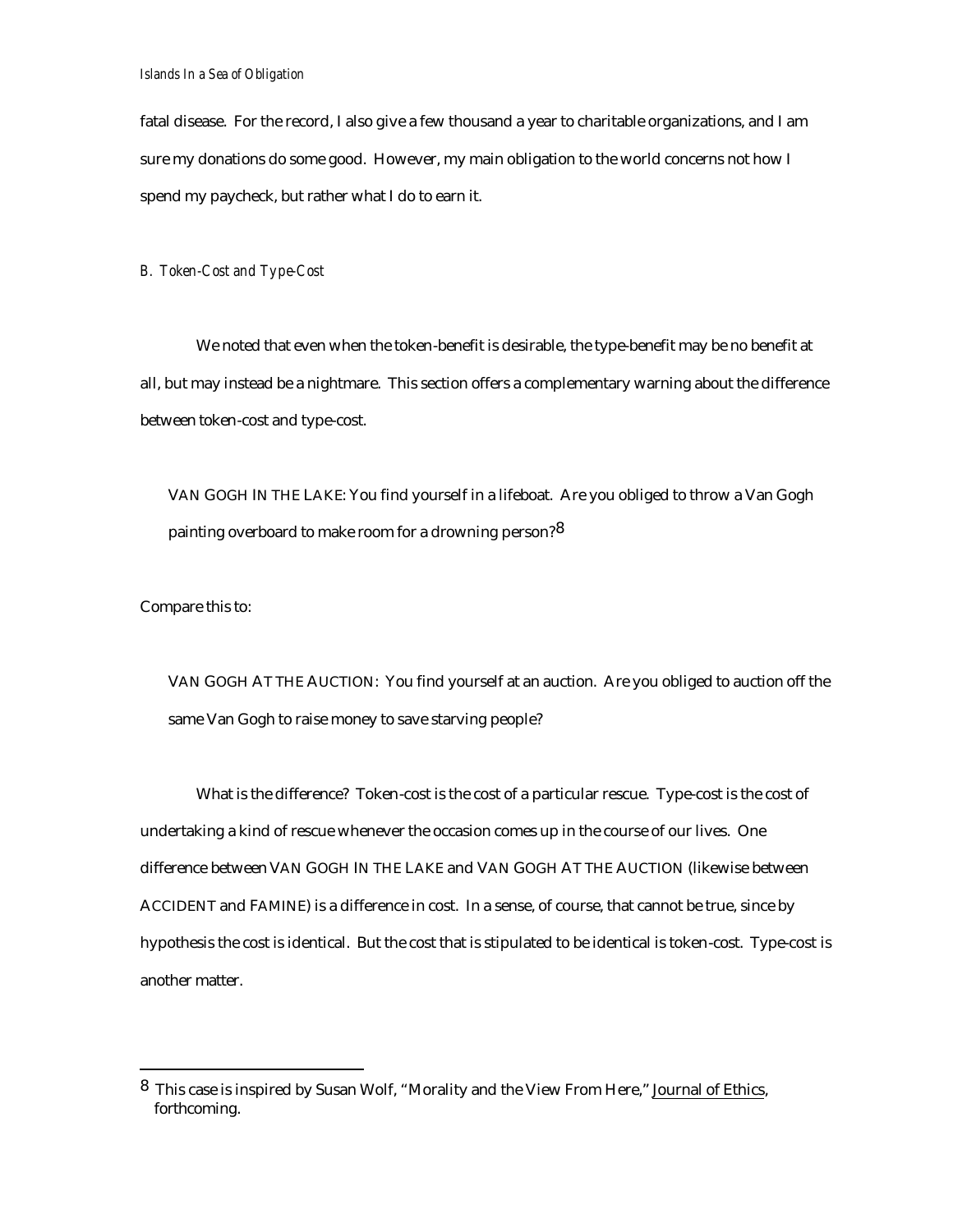Is distance per se important? Frances Kamm (in this issue) says it is. She may be right. I don't know. What surely matters, though, is this: distant problems are types of which there are innumerable tokens. Local emergencies are simply tokens. If one falls in your lap today, you can be fairly sure there won't be another in your mailbox tomorrow. You help and that's the end of it. Life goes on.<sup>9</sup>

When professional fund-raisers exhort us to help relieve famine, they talk about token-cost (although not by that name), going into some detail explaining how a hundred dollar donation can change a recipient's life. Yet, it is no particular token of the type "starving person" they have in mind. It is the type itself, and famine relief's type-cost is not small. If we embrace the duty to relieve famine in the way Singer and Unger say we should, life does not just go on.

In fact, Singer says, "if it is in our power to prevent something bad from happening, without thereby sacrificing anything of comparable moral importance, we ought, morally, to do it" (p. 231). The strong version of this principle requires "reducing ourselves to the level of marginal disutility," by which he means "the level at which, by giving more, I would cause as much suffering to myself or my dependents as I would relieve by my gift. This would mean, of course, that one would reduce oneself to very near the material circumstances of a Bengali refugee." Singer adds, "I should also say that the strong version seems to me to be the correct one" (p. 241).

Unger likewise ultimately asks us not to contribute a hundred dollars to famine relief but rather to contribute 51% of our wealth (p. 138). Now, perhaps 51% would satisfy Unger, but according to Unger's theory, satisfying Unger is not good enough, for there is nothing in Unger's theory to make this a one-shot game. After giving 51%, what justifies failing to give half again of what we have left? Is there a point when we can consider ourselves to have done our share and can think of the plight of the still-starving millions to be someone else's problem? Is Unger mistaken in asking us to contribute (only) 51% of our wealth, or is he mistaken in presenting us with a theory that asks us to contribute

 $9$  I thank Arthur Ripstein for the intriguing suggestion that we think in terms of psychological rather than physical distance. Nearness, Ripstein suggests, is not a matter of where you happen to be but rather of where you live your life. If I think of my town as my town, then I may have the attitude that no one drowns in my town if I can help it. It is because I think of it as my space that what occurs within it is psychologically near.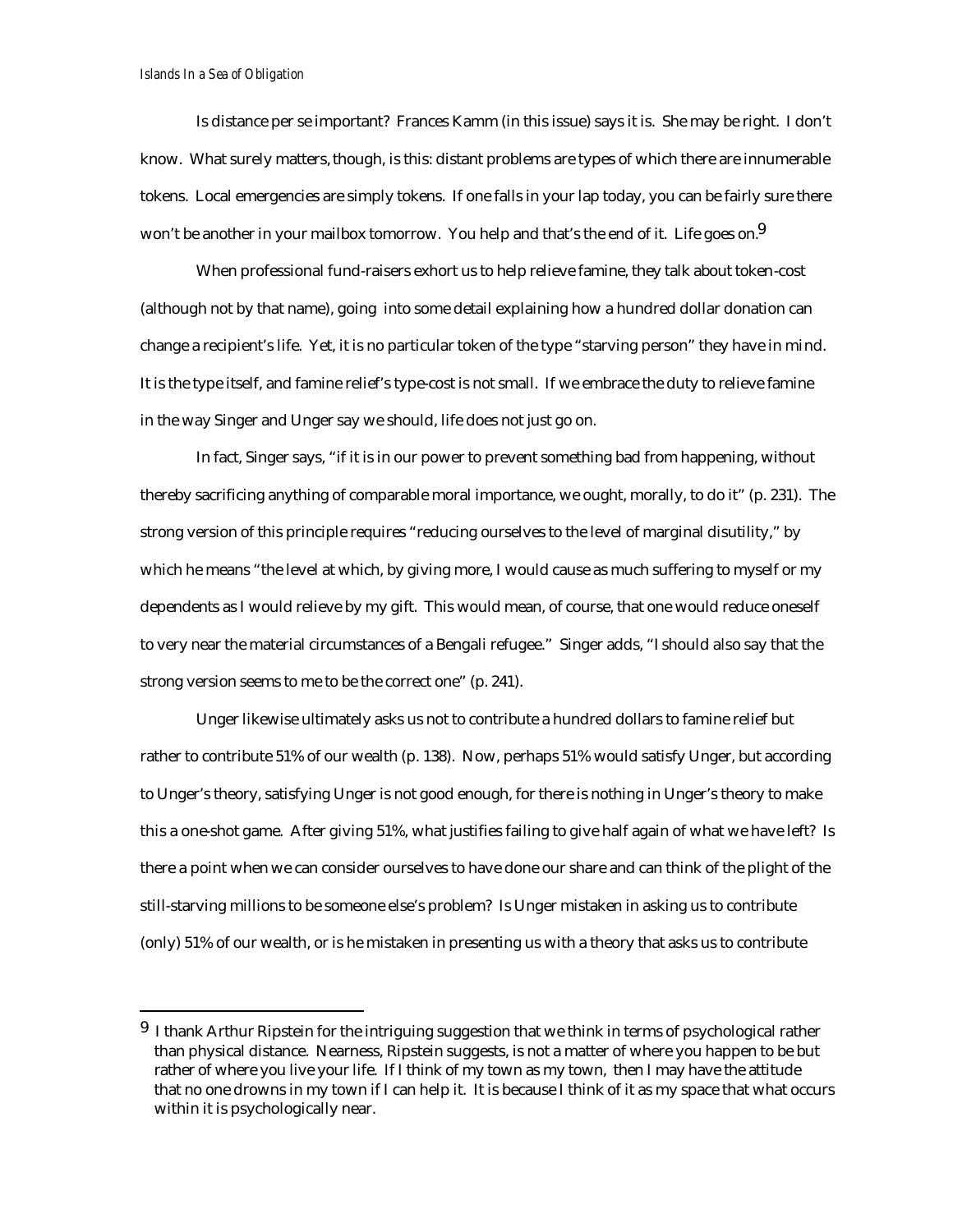virtually everything we have? Or are we to think of 51% as the real request and of the theory as a gambit meant only to soften us up in preparation for the real request?

Unger does not distinguish between type-cost and token-cost, but he does say we must liberate ourselves from the paralysis of "futility thinking." Futility thinking involves thinking of people who need help as constituting an overwhelmingly large group. From that group's perspective, helping a single person is roughly the same as not helping at all. Overwhelmed, we give up (p. 75-76). As therapy for futility thinking, Unger gives us another case (p. 77):

AIRPORT: There are ten bombs about to explode in ten busy airports. We can stop one (but only one) of the bombs from going off and killing several people.

Of course, we should defuse the one bomb. So what? The point is, Unger wants us to see FAMINE as a single hundred dollar problem, and not see it as a problem we failed to solve with yesterday's donation and again will fail to solve with each new day. We are meant to draw that lesson by seeing it as analogous to AIRPORT, in which the right course was to forget nine problems we couldn't solve and just tackle one we could. But the ten problems in AIRPORT do not constitute an endless series. By hypothesis, nine of the problems will never be ours, no matter how much we might wish to make them ours. By hypothesis, there is one action for us to perform, after which there will be nothing left to do. The crisis will be over.

I think Unger must be missing what it is about FAMINE that stops us. I know when I can regard AIRPORT as a solved problem. I do not know when I can regard FAMINE as a solved problem. In AIRPORT, I know exactly when it will be time to get on with my own life. In FAMINE, I have no idea. The face that FAMINE presents to me tomorrow will be indistinguishable from the face it presents to me today, no matter what I do.

I discussed differences in how much good we might be doing in ACCIDENT as compared to FAMINE. There is also a difference in cost: a difference in what kind of life we have left after meeting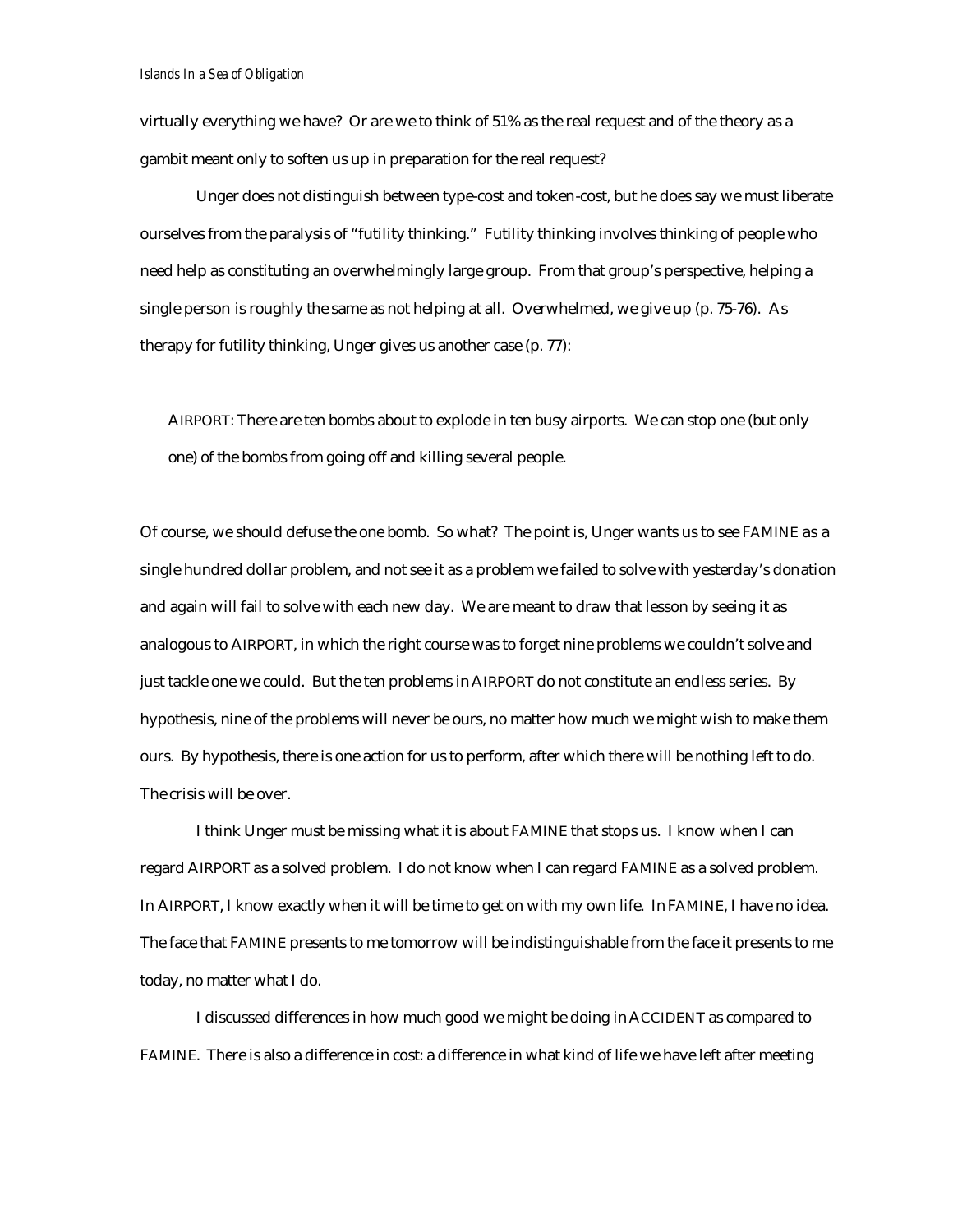the purported obligation. In ACCIDENT, the problem goes away and leaves you alone once you fix it. In FAMINE, the problem is a permanent feature of your moral landscape no matter what you do.

Back to VAN GOGH IN THE LAKE. If you had two seats, each occupied by a Van Gogh, and there were two people in the water, would it be okay to throw one painting overboard, save one person, let the other drown, and still have one painting left? I suppose not. The issue of type-cost, though, is not about one-shot emergencies involving one person rather than two. The type-cost worry is not about the obligation's multiple nature so much as its serial nature. The issue is about a situation where, no matter what you do, there always will be someone in the water. Having thrown a Van Gogh overboard, there is no point in ever acquiring another one: no point in ever trying to have a life of your own, because there won't ever be room for it. It will always be the thing that went overboard.

Unger wants to help people get past futility thinking. What would help? I suppose we could use a better theory—a theory that identifies nonarbitrary limits of obligation compatible with living a recognizably good life. Singer stresses that pious talk is not enough. "What is the point of relating philosophy to public (and personal) affairs if we do not take our conclusions seriously? In this instance, taking our conclusion seriously means acting upon it" (p. 242). Indeed. Singer's conclusion cannot be taken seriously in this sense. Late in Living High and Letting Die, after admitting he has not given up the high life, Unger assures us that as long as we have a "multi-dimensional context-sensitive semantics," it is fine to embrace both "my severe Liberationist judgment of the Envelope's behavior and my lenient ordinary judgment of the same behavior" (p. 170).<sup>10</sup> But it is not okay. If Unger's theory could be taken seriously in Singer's sense, then Unger would not need an Orwellian semantics to excuse the discrepancy between word and deed. Shelly Kagan once said at a public lecture that he did not live up to standards proposed by Unger and Singer and himself. Kagan insisted, though, that he ought to be and in fact was ashamed of himself for so failing.<sup>11</sup> I can see how the discrepancy between theory and behavior would lead Kagan to conclude he should be ashamed of something, but why assume the behavior is shameful? Why not the theory?

l

<sup>10</sup> What Unger calls Envelope is comparable to what I call FAMINE.

<sup>11</sup> Spring of 1993, Yale University.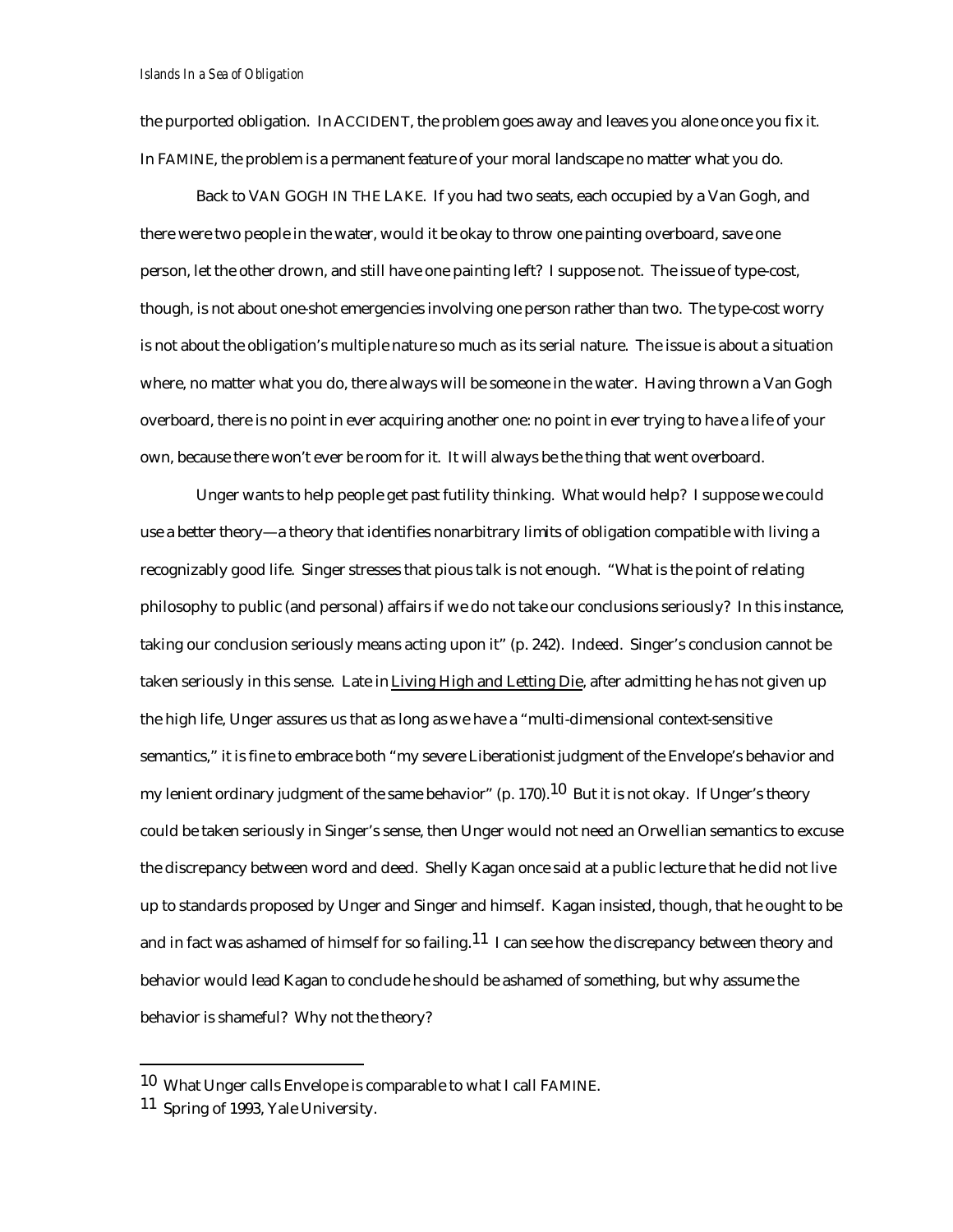How much should we give? Unger's theory gives the easy answer: more. To get past futility thinking, and to get to something we can take seriously in Singer's sense, we have to do better than that. Theorists need to realize that moral theorizing isn't a game you win by having the most demanding theory.

# IV. REGARDING INSTITUTIONS

#### *A. Institutional Expectations*

The remaining sections consider roles that institutions play in determining how likely people are to be rescued, and to be in need of rescue in the first place.

TROLLEY: You know the story. A trolley is rolling down the track on its way to killing five people. If you switch the trolley to another track on which there is only one person, you will be saving five and killing one.

Compare this to:

HOSPITAL: Five patients lie on operating tables about to die for lack of suitable organ donors. A UPS delivery person just walked into the office. She is a suitable organ donor for all five patients. If you kidnap her and harvest her organs, you will be saving five and killing one.

HOSPITAL may appear to be nothing more than a TROLLEY in a surgical mask, but it is quite different. TROLLEY is about one versus five. HOSPITAL is not. HOSPITAL is about trust. What gives society its utility for those who live in it? The answer is, trust. We can't trust people who assume a right to harvest our liver whenever we stray too close to a hospital. HOSPITAL and TROLLEY differ because hospitals cannot serve their purpose unless people can trust hospitals to treat people as rights-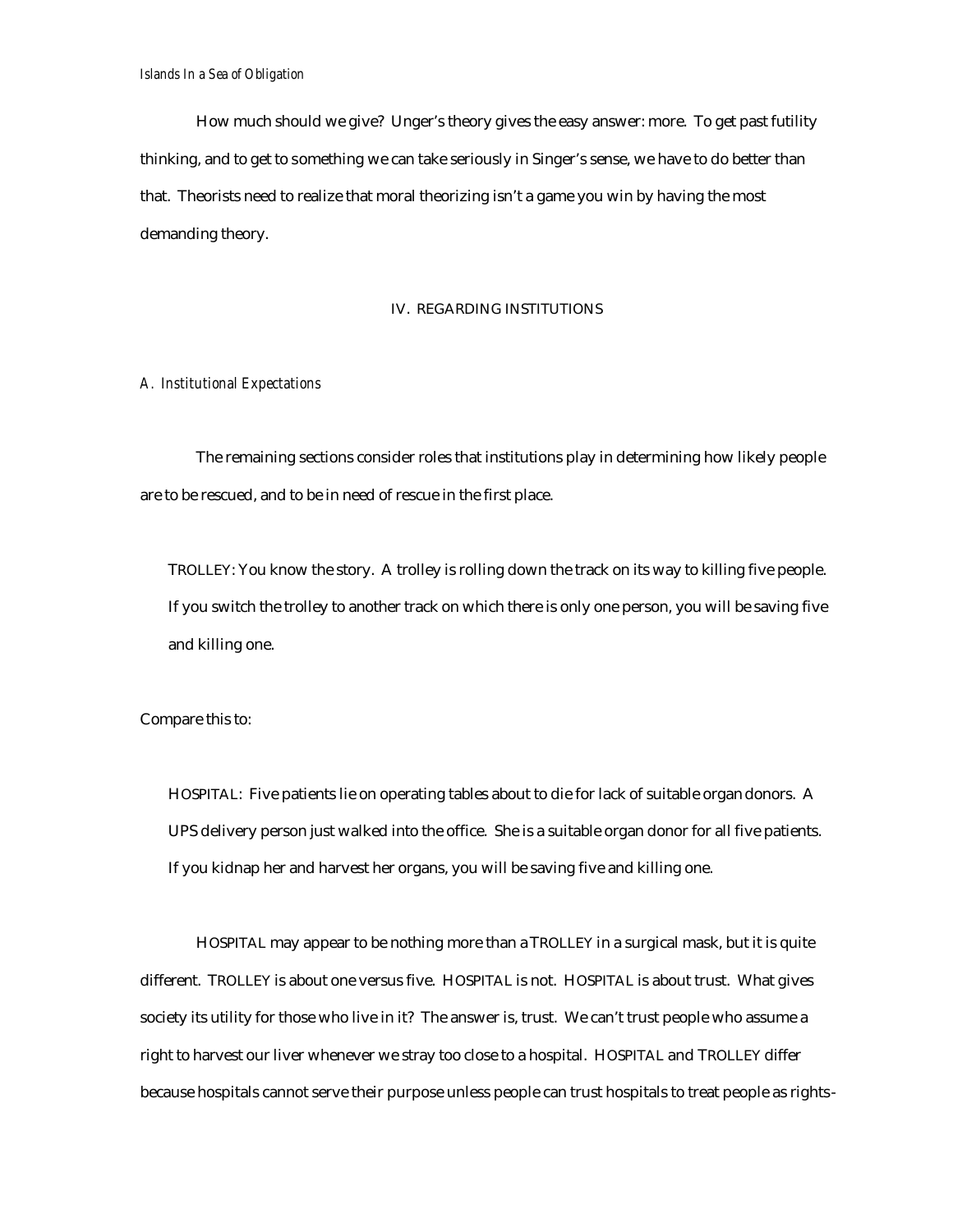bearers. Institutions have utility by creating conditions under which people can trust each other not to operate in an act-utilitarian way.<sup>12</sup>

Act-utilitarian philosophers sometimes seem blind to the fact that there literally is no such thing as maximization per se. Maximization necessarily is relative to a set of constraints. How much good our actions actually can do depends on the constraints. If we want to live in a good society, a society whose members can flourish, the primary imperative is to get the constraints right, so that constraints within which individuals pursue goals have the effect of leading them to formulate and pursue their goals in peaceful and mutually supporting ways. For example, we need constraints that enable patients and doctors to trust each other. If those constraints also stop doctors from killing one patient to save five, that is good, because doctors who can be trusted to respect that constraint will save more lives than doctors who cannot. From a consequentialist standpoint, the utility of particular acttokens is a secondary issue at best.

Some utilitarians say they consider it a mystery why morality would incorporate any constraints beyond a requirement to do whatever maximizes the good.<sup>13</sup> But there is no mystery why it is moral for institutions (including cultural norms) to constrain individual action. Moral institutions constrain the good's pursuit because the good is pursued by individuals. If the good is to be realized, then institutions—legal, political, economic, and cultural institutions—must get the constraints right, so as to put individuals in a position to pursue the good in a manner conducive to the good's production in general. Institutions do that by (a) curbing people's tendency to pursue their good in a partial

 $12$  I think it generally is understood that the trolley conductor is not using the lone victim as a mere means of saving five. TROLLEY's victim simply is in the wrong place at the wrong time, unlike the victim in HOSPITAL who in effect is being hunted down for use as a mere resource. The seminal article on this point probably is Philippa Foot, "The Problem of Abortion and the Doctrine of Double Effect," Oxford Review, 5 (1967) 5-15. Foot argues persuasively against attaching too much weight to the idea of double effect, but see the discussion of acts and omissions in Horacio Spector, Autonomy and Rights, Oxford: Oxford University Press (1992). See also Jean Beer Blumenfeld, "Causing Harm and Bringing Aid," American Philosophical Quarterly, 18 (1981) 323-29.

<sup>13</sup> See Shelly Kagan, The Limits of Morality (New York; Oxford University Press, 1989) pp. 121-27. Samuel Scheffler, The Rejection of Consequentialism (New York: Oxford University Press, 1982) p. 129, expresses similar skepticism, despite departing from utilitarianism in other respects.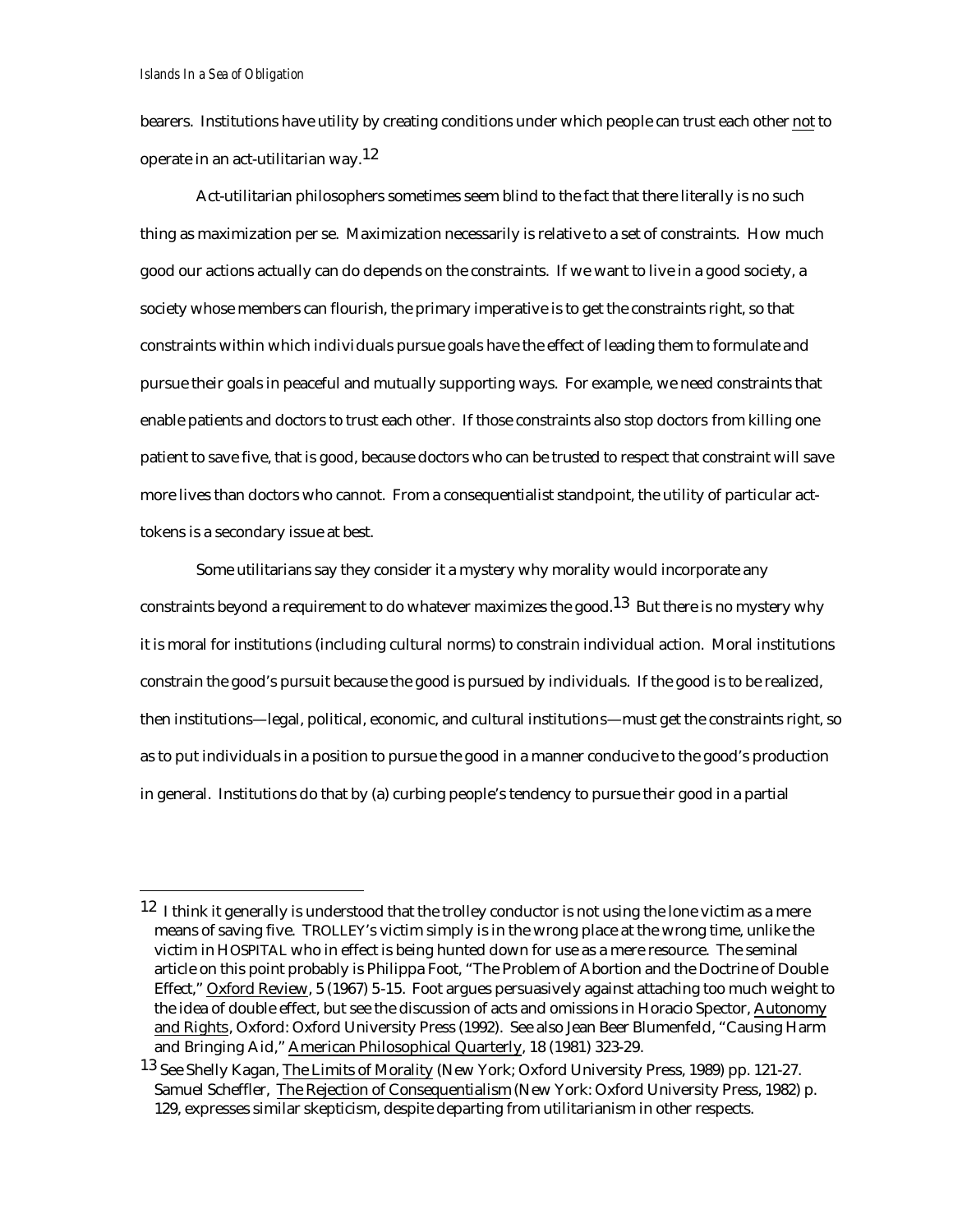manner, and by (b) helping to make people more predictable to each other, thereby helping them avoid wasting resources on projects that needlessly put them in each other's way.

There are interesting parallels between rational agents and moral institutions in terms of how they operate in the face of real-world complexity. Moral institutions respond to people as they are. Similarly, rational agents respond to themselves as they are. Both are sensitive to their own limitations. For example, individuals adopt satisficing strategies in pursuit of particular goals. They impose constraints on local goals so as to bring their various goals into better harmony with each other, thereby making life as a whole go as well as possible.<sup>14</sup> Likewise, moral institutions get the best result not so much by aiming at the best result as by imposing constraints on individual pursuits so as to bring individual pursuits into better harmony with each other. Institutions (hospitals, for example) serve the common good by leaving well enough alone—creating opportunities for mutual benefit, then trusting individuals to take advantage of them. That is how (even from a utilitarian perspective) institutions have a moral mandate to serve the common good that does not translate (or collapse) into a mandate for ordinary moral agents to maximize utility.<sup>15</sup> In effect, there are two sides to the sense in which institutional utility is based on trust. First, people have to be able to trust their society to treat them as rights-bearers. Second, society has to trust people to make use of the opportunities that people have as rights-bearers within society.

Let me stress, this appeal to consequences is not a plea for social engineering. I am not asking what to maximize but rather what to respect. The kind of consequentialism I have in mind does not ask us to maximize utility. Instead, it asks us to show respect for existing customs and institutional arrangements that truly have utility. A reflective consequentialist morality is not about one versus five. It is not even about costs versus benefits. It is about how we need to live in order to be glad we are

<sup>14</sup> For extended discussion, see David Schmidtz, "Rationality Within Reason," Journal of Philosophy 89 (1992) 445-66.

<sup>&</sup>lt;sup>15</sup> For discussion of the broader theoretical framework of the ideas here and in the following paragraphs, see Chapter 7 of David Schmidtz, Rational Choice and Moral Agency (Princeton: Princeton University Press, 1995).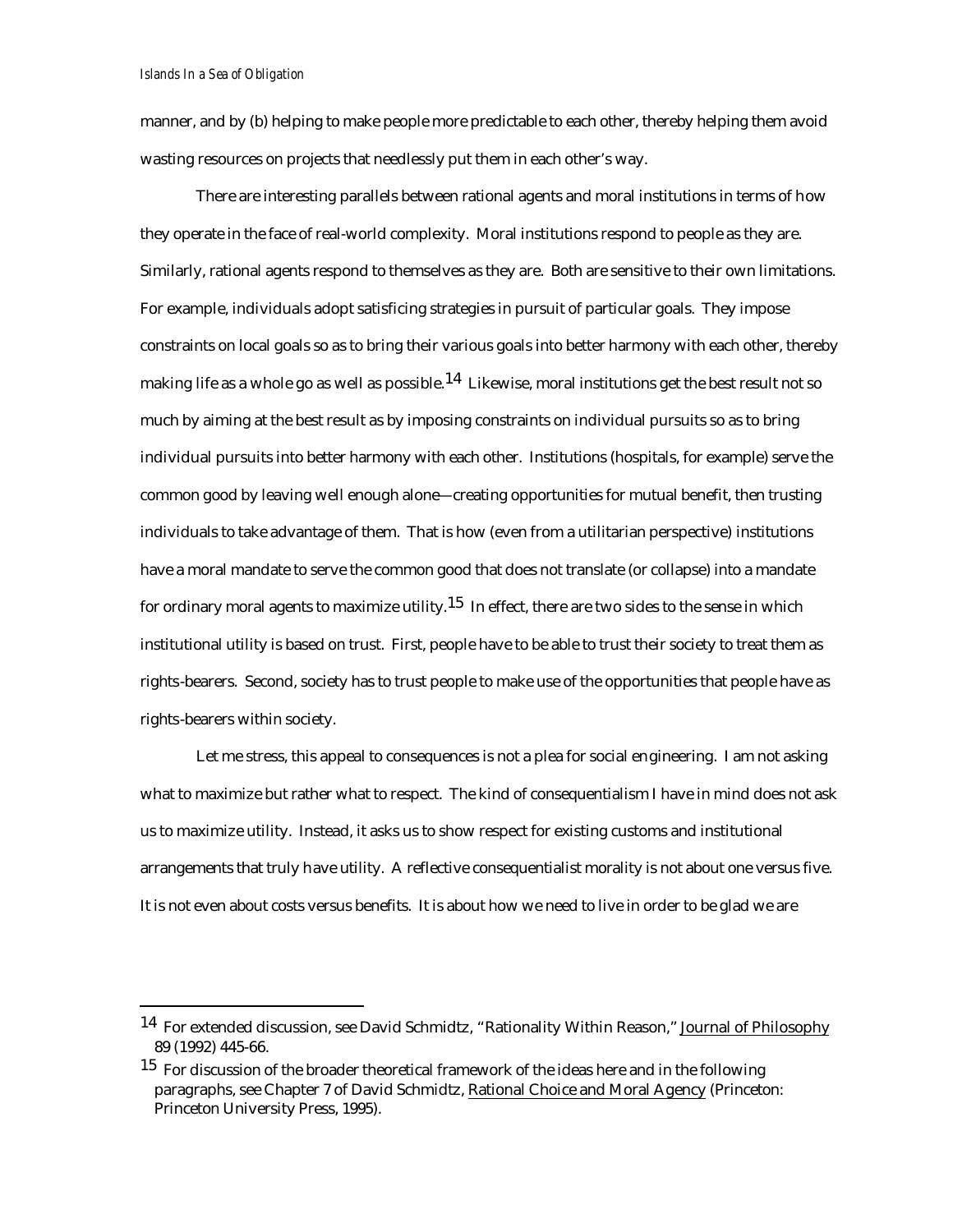neighbors. It's about getting on with our lives in a way that complements rather than hinders our neighbors' efforts to get on with their own.

#### *B. Institutional Limits of Positive Rights*

If we can impose legal constraints that keep people from tearing out each other's throats, why not go all the way? Why not impose a legal obligation not merely to abstain from violence but to minimize violence? Thomas Nagel doubts that morality requires agents to be thoroughly impartial. Yet, Nagel asks, "How can there be a reason not to twist someone's arm which is not equally a reason to prevent his arm from being twisted by someone else?"<sup>16</sup> The question is not rhetorical. For Nagel, there is a real puzzle here.

 Nagel's question is answerable, though, when considered in an institutional context. For the sake of argument, let us suppose that the impartial reason to refrain from arm twisting is, as Nagel suspects, equally a reason to prevent arms from being twisted. Thus, the same reasons why an institution should not twist arms are also reasons why it should prevent arms from being twisted.

How, then, do institutions prevent arms from being twisted? One way in which institutions prevent arm twisting is by forbidding it. Institutions carry out their mandate to prevent harm precisely by imposing constraints against causing harm. In addition, and in conjunction with the general imposition of constraints against causing harm, legal and political institutions give selected citizens the mandate to prevent harm by enforcing laws that forbid causing it.

The psychological fact is that most of us are averse to doing evil—to twisting arms. And it serves the common good for institutions to work with rather than against that psychological fact.<sup>17</sup> We

<sup>16</sup> Thomas Nagel, Equality and Partiality, (New York: Oxford University Press, 1986) p. 178.

<sup>&</sup>lt;sup>17</sup> For purposes of this discussion, I assume some part of morality is bound up with the idea of serving the common good. (See Chapter 7 of my Rational Choice and Moral Agency for some argument and explication.) One thing that would serve the common good (plausibly construed) would be the general prevention of arm twisting. Prohibiting arm twisting might not be an end in itself, but if it serves to prevent arm twisting, that goes a long way toward justifying the prohibition.

Note also that taking on a duty to help people in trouble would be only one way of minimizing harm. Another way would consist of taking on a duty to minimize the likelihood of people being in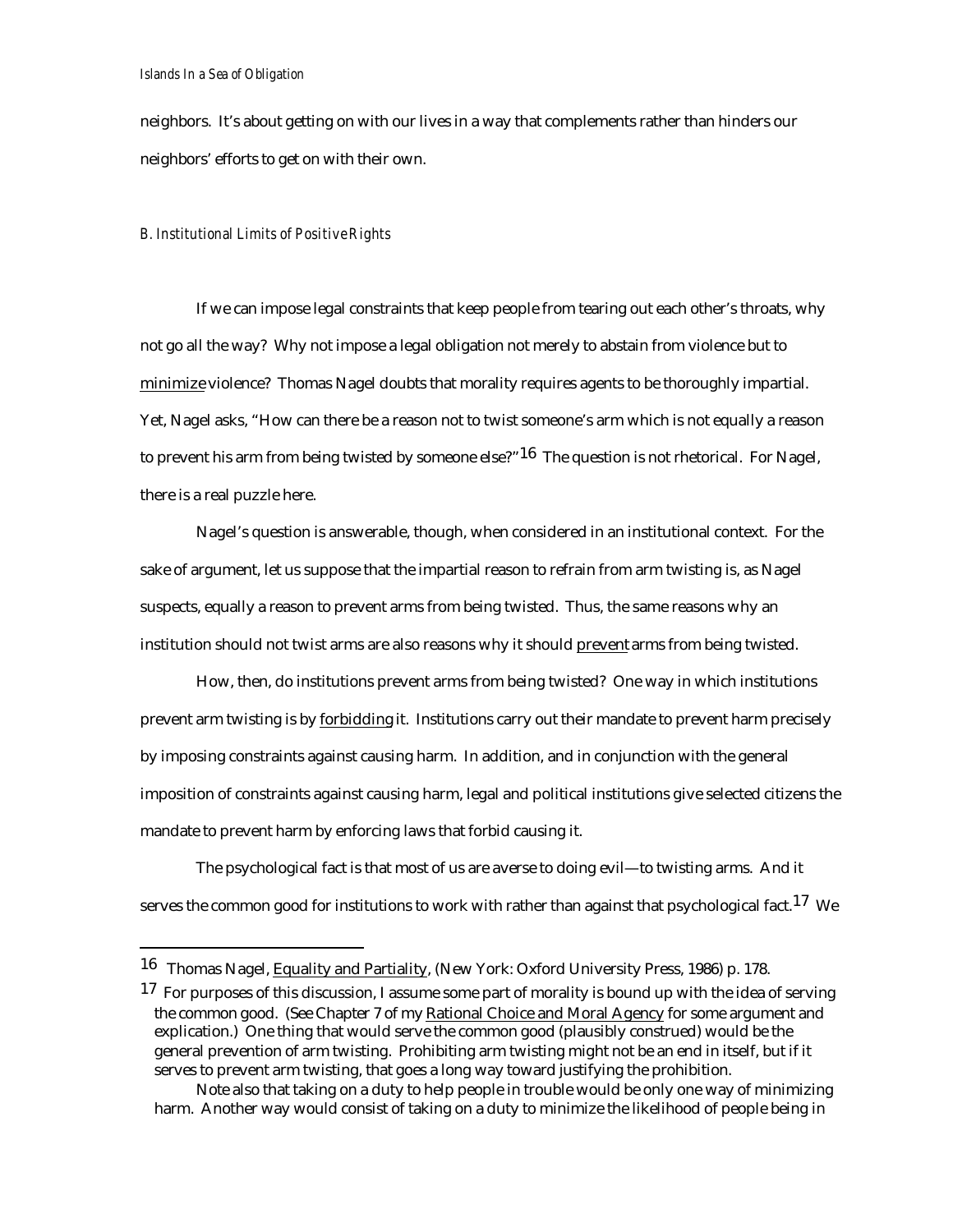do not have the same aversion to failing to prevent harm as we do to causing it. Thus, from a structural viewpoint, positive duties to prevent harm and negative duties not to cause harm are not symmetrical. Social structure has psychologically potent material to work with in inducing compliance with negative duties; it has less to work with in inducing compliance with positive duties. Institutions prevent harm by working mainly (if not only) with the psychological aversion to causing harm, reinforcing that aversion as best they can.

Some would say a distinction between acts and omissions is psychologically salient only because of cultural contingency; that is, people are beguiled by false moral theory or false religion into thinking the distinction is important. But the origin and contingency of the distinction's salience is beside the point. I am not saying our tendency to distinguish between acts and omissions is hardwired; I assume only that the tendency is real, and that a society that ignored this tendency would be dysfunctional.18

I explained how a theoretical endorsement of the prevention of arm twisting might manifest itself, at the action-guiding level, as a stringent prohibition of arm twisting. The upshot is that if we as a society have duties to prevent arm twisting, we are meeting those obligations when we create institutions that effectively prohibit arm twisting. That is how we prevent arm twisting. Indeed, it likely is our best way, regardless of whether it is our only way. Again, the point is not that there are no grounds for requiring harm prevention but rather that structurally embedded constraints against causing harm can be grounded in an institutional obligation to prevent harm.

trouble in the first place. That is why, for example, insurance companies have compelling reason to structure policies so as to give clients an incentive to avoid accidents.

<sup>18</sup> In general, when can we properly speak of a failure to act as causing harm? Christopher Wellman, "Liberalism, Samaritanism, and Political Legitimacy," Philosophy and Public Affairs, 25 (1996) 211- 37, explains why we should not accept Joel Feinberg's claim that failing to aid a person in need amounts to a causing of harm. Withholding aid is withholding aid, period. It may constitute a failure to stop a process that is causing harm, but it is not itself the process that is causing the harm (pp. 228-29). Alison McIntyre, "Guilty Bystanders? On the Legitimacy of Duty to Rescue Statutes," Philosophy and Public Affair, 23 (1994) 157-91, adds that many crimes do not depend on causing harm (p. 172). McIntyre agrees with Wellman that we should stop trying to fit the wrongness of omissions into a causal paradigm (p. 191). We need not get into the metaphysics of harm and causation to determine when a refraining is morally tantamount to murder.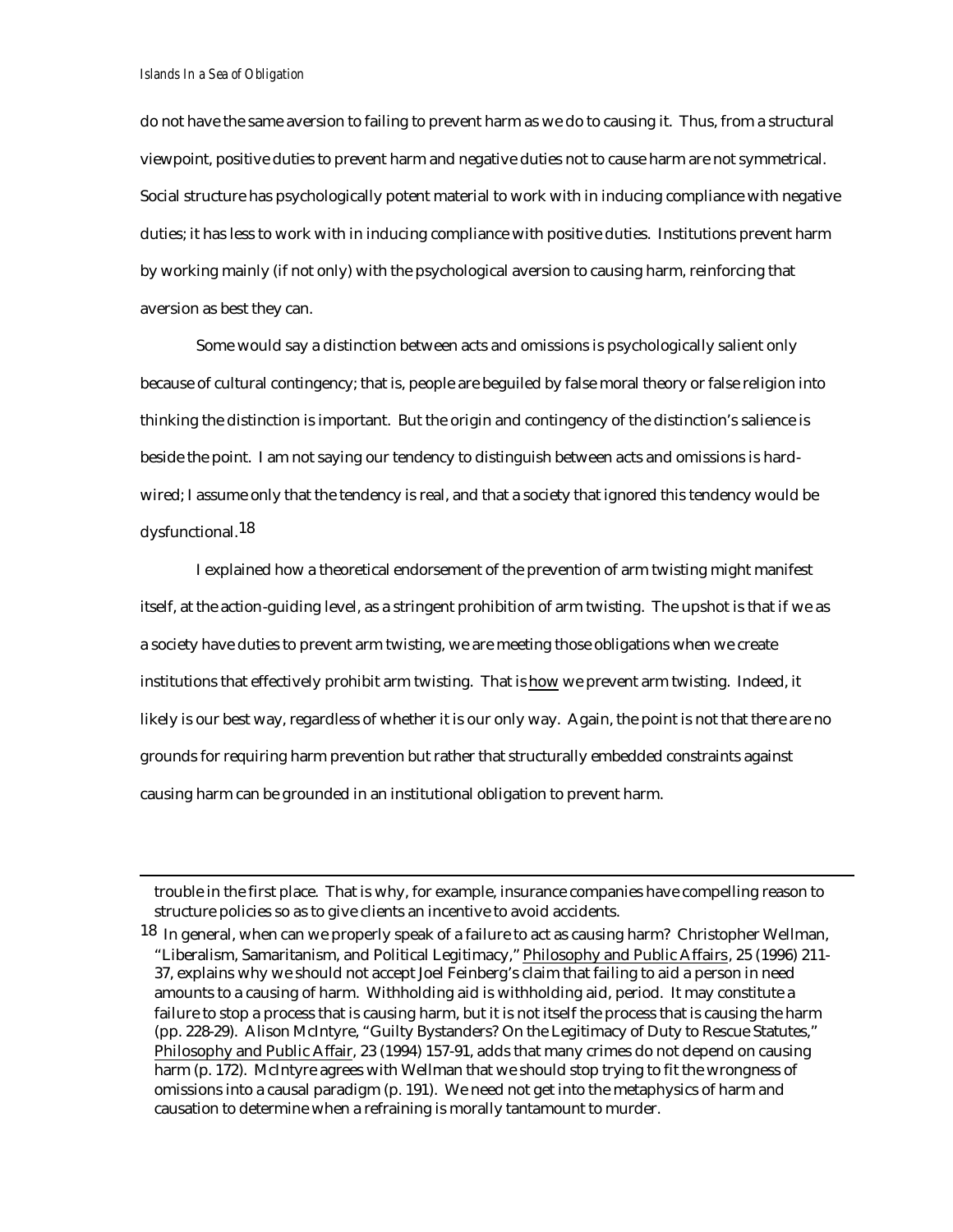Whether institutions also should try to compel us to be good Samaritans—whether they should compel us to donate blood, for example—depends in part on whether that is the best way of inducing people to be good Samaritans. It may not be. There are empirical issues here that need sorting out. By way of general observation, though, it is relatively easy to argue that people have positive obligations to children, especially their own children. The dependency warned of earlier is, in young children, innocuous, indeed appropriate. Enforcing special responsibilities of adults to their children need not undermine the recipients' sense of personal responsibility. Positive rights grounded in such relationships are not prescriptions for commons tragedies. Their only cost is a token-cost.

Beyond that, there are going to be some serious moral constraints on the potential scope of positive rights. Real positive rights are not "open-access." The only defensible positive rights are those compatible with human flourishing, and the only ones compatible with human flourishing are those that do not reconstitute morality as an open access commons.

This suggests that the only credible positive rights are rights grounded in relationships to which access is not open—where the class of potential claimants is small. Or, if the class of people who can invoke the obligation is not sharply limited, then it is the nature of the obligation itself that will be sharply limited. The issue is more complicated than that, however, because even in the context of special relationships, there has to be a limit to the nature and extent of the obligation. A relationship is not healthy unless both givers and receivers respect the separate personhood of the givers. Free riding and seemingly limitless need often are painfully evident in even the most intimate relationships.<sup>19</sup> Self-respect sometimes requires a person to ask herself when she ought to quit.<sup>20</sup>

<sup>19</sup> I owe this observation to Gerald Postema and Frances Kamm. See also Jean Hampton, "Selflessness and the Loss of Self," Social Philosophy and Policy, 10, #1 (1993) 135-65.

 $20$  Liam Murphy proposes a Cooperative Principle that, were it correct, would limit our liabilities without embedding them in special relationships. First, Murphy intuits that morality is a cooperative project, and that our obligation as part of that project does not depend on how much other people contribute. (See "The Demands of Beneficence," Philosophy and Public Affairs, 22 (1993) 267-92, here p. 267.) Whatever others actually contribute, our own obligation is to contribute our fair share (p. 278). As Murphy acknowledges, though, this principle is incorrect. If you and another person are walking past a pond in which two babies are drowning, Murphy's Cooperative Principle says your fair share involves saving one baby. However, Murphy admits that if the other person does not save one, then your obligation is to save both. Thus, the other person's action does affect what morality requires of you. This undermines not only Murphy's Cooperative Principle, but also the driving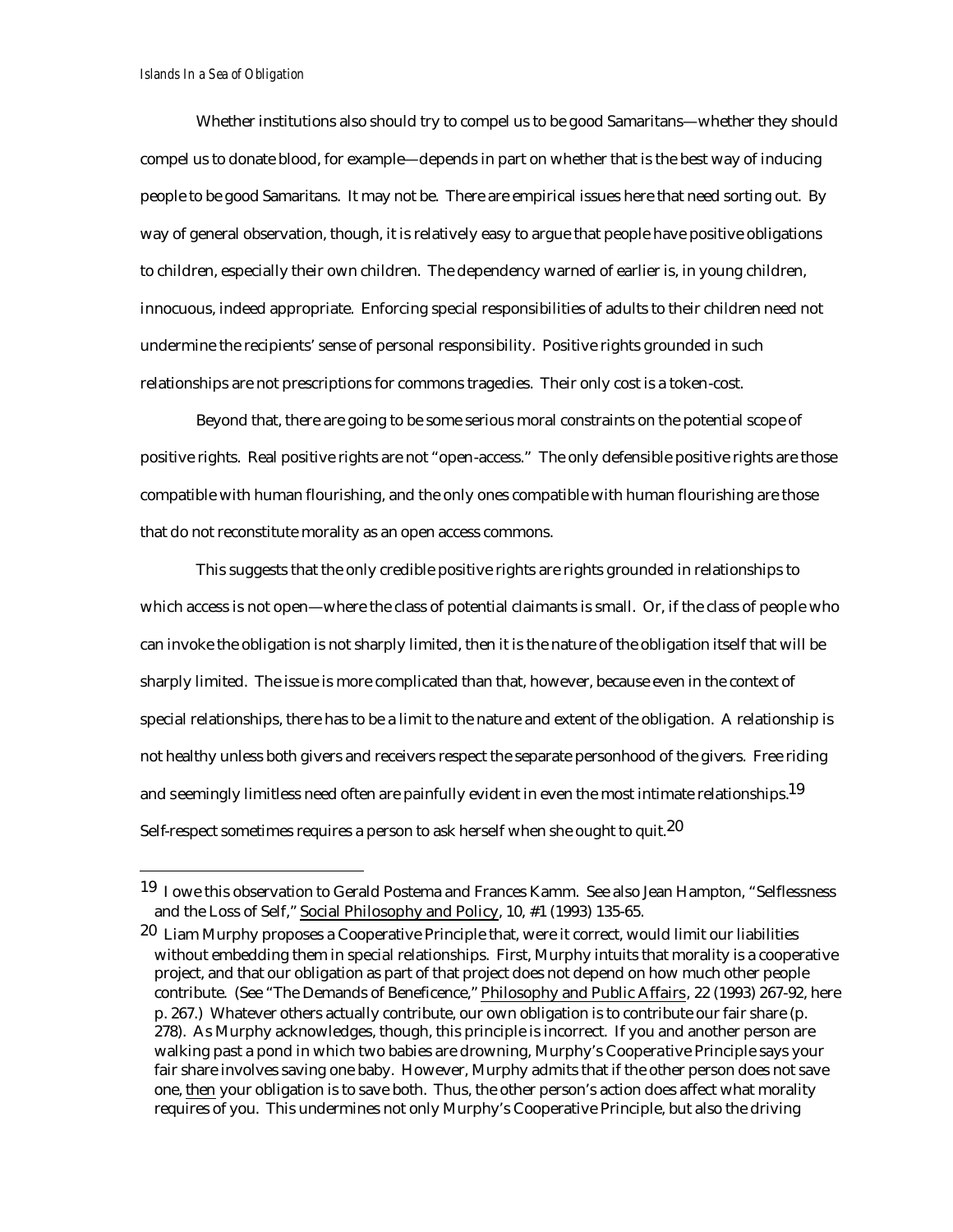In the end, it seems inescapable that emergencies and chronic problems are two different things. When we assume a burden of long-term care, we give up the life we had. When we help out in a one-shot emergency, we are inconvenienced, maybe even at risk, but we are not abandoning life as a member of a kingdom of ends and replacing it with a new life as a mere means.

#### *C. Liberationism*

l

Unger imagines a future world in which "whenever well-off folks learn of people in great need, they promptly move to meet the need, almost no matter what the financial cost. So, at this later date, the basic needs of almost all the world's people will be met almost all the time. . . . What's more, should any of these descendants find herself facing such preventable suffering as now actually obtains, she'd devote almost all her energy and resources toward lessening the suffering" (p. 20).

I am left wondering whether this vision is coherent. It has the following logic. The productive output of the western world is put up for grabs. A world-wide competition ensues. And the way for a country's leaders to win the competition for that output is to have a population that needs (or seems to need) it more than anyone else. But if we are devoting almost all our energy and resources to meeting such need, then how is it that we are well off?

Imagine what our community would be like if a lot of us voluntarily did as Unger asks. There were about five thousand people in the nearest town when I was growing up on a farm in Saskatchewan. Suppose farmers gave up that part of our crop we would have cashed in to buy movie tickets. The Towne Theater goes out of business. No big deal, perhaps. The half dozen employees seek work elsewhere, although suffice it to say that in a town of five thousand, opportunities are limited. Maybe they find work at the Princess or Lucky Cafes. Fine, but we are not done. We also stop cashing

initial intuition that morality does not demand more as others contribute less. Murphy says we may need to appeal to special obligations in cases occurring at our feet, reserving the Cooperative Principle for distant cases (p. 292). But given that the Cooperative Principle does not distinguish between local and distant cases and given that the Principle is incorrect in local cases squarely within its domain as formulated, we need something different both for local and distant cases.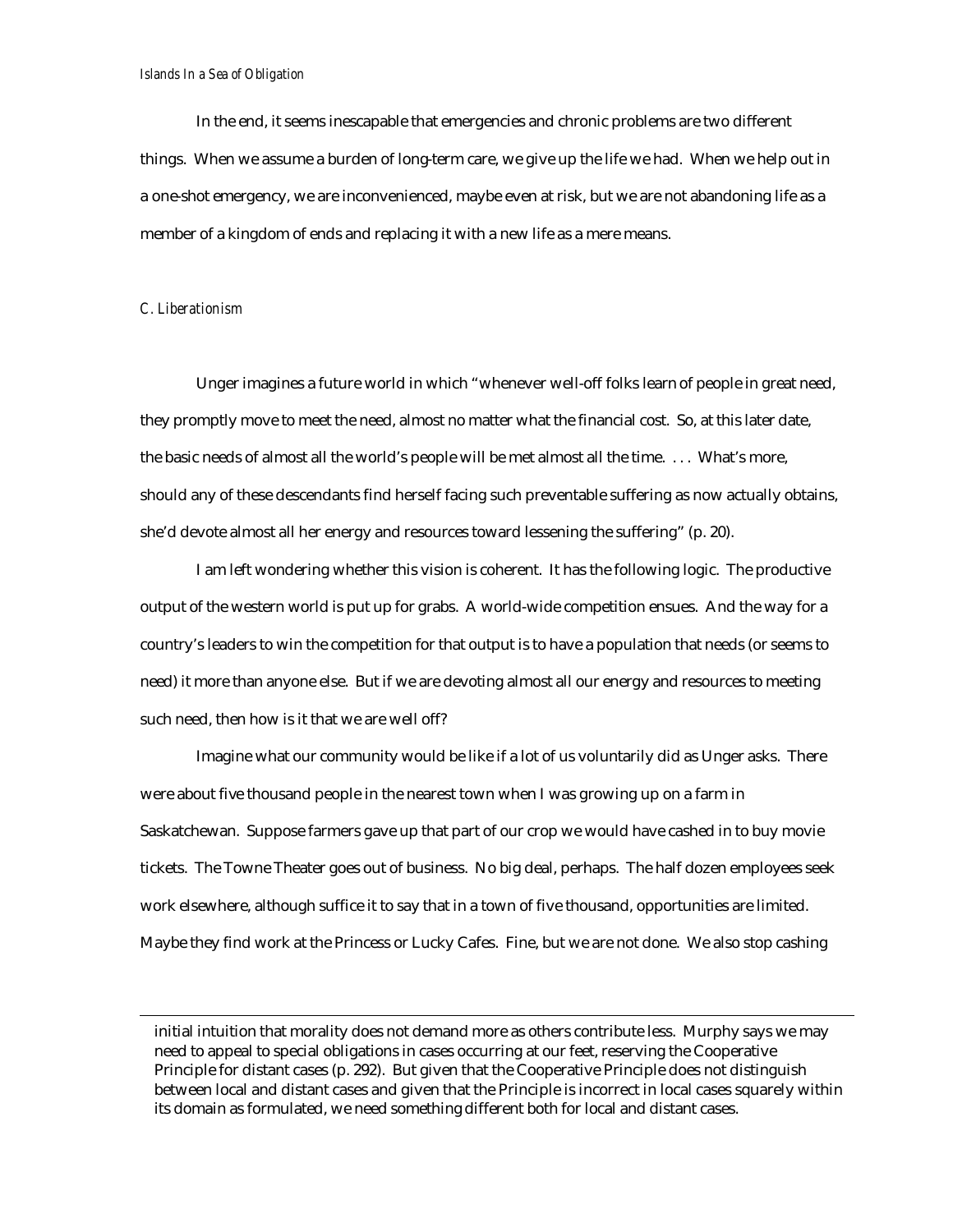in grain for hamburgers at the cafe, instead sending that part of our crop abroad. The cafes close, over a dozen people are out of work, and we exceed our town's ability to find work for them.

Unger says we would not have nice cars and nice homes (p. 145). We send away that part of our crop that would have bought new cars. Fine. The car dealers and their employees are out of work. They no longer send money to foreign countries; nor do they support local merchants, critical services aside. The furniture shop and the clothing store shut down. They stop repaying business loans. Their employees stop making mortgage payments. Banks begin to foreclose on houses. There is no one to buy the houses, though, so the banks close too, and I don't know what happens to their employees. Perhaps they become refugees.

One last thing. The shippers we relied on to ship our grain to foreign countries? We no longer have the money to pay them to ship the grain, and in any case the overall volume of business in our town has spiraled down to a point where servicing our community is no longer feasible. Nor is there any local market for our grain. We eat what we can until it spoils. Police begin to crack down on "hoarders." They work on commission; there is no money for salaries. We do not bother to plant next year's crop. The police would just take it, anyway.

Singer would allow that we have to keep doing our part to maintain our incomes so that we remain able to send money overseas. But in the above thought experiment, the problem isn't that we aren't working as hard but that we aren't doing as much business. It is the lack of business that shuts down the theater and the coffee shops. Moreover, the experiment is not merely a thought experiment. Historically, with few exceptions, this is how communal societies end, unless they switch to some other way of doing business first.  $21$ 

There is more. Unger advocates not only that we contribute our own resources to famine relief, but that we contribute our neighbors' resources, too, with or without permission (p. 62). Unger says he believes this is morally required but will argue only that it is permissible forcibly to divert other people's money to famine relief (p. 63). As Unger puts it, "to lessen serious suffering, it's good to take

<sup>21</sup> See David Schmidtz, "The Institution of Property," Social Philosophy and Policy, 11 (1994) 42-62 for some exceptions to this historical rule and also for some explanation of why it is the rule.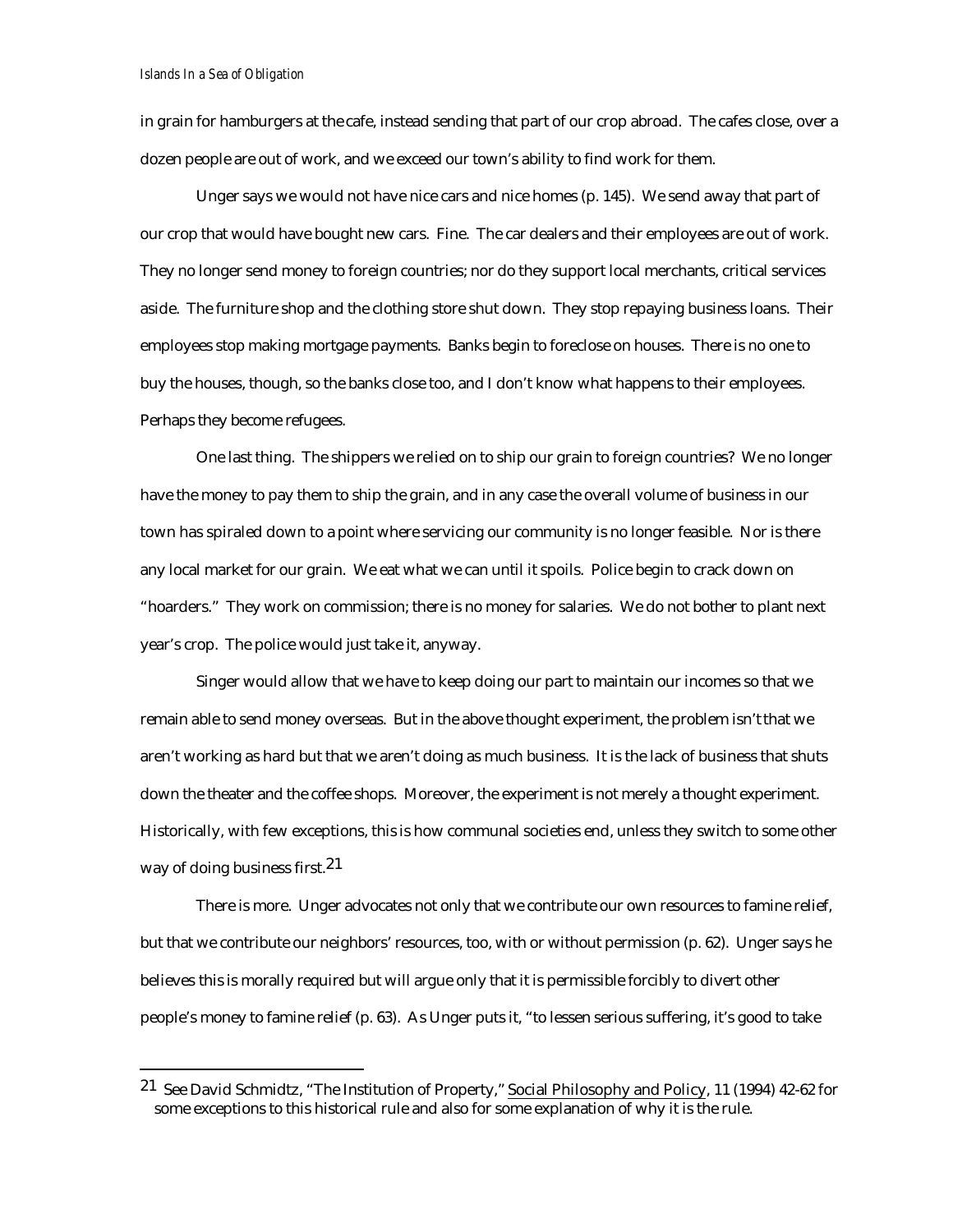what's rightfully another's" (p. 63). What Unger thinks is good sounds like a recipe for chaos. Indeed, it is chaos wherever it has been a general practice, which is why we still have "developing" countries that will not develop until people in those countries can count on being able to control the wealth they create.

It seems relevant that what Unger calls Liberationism—the view that we need liberating from goals or scruples that stop us from throwing our whole lives into the minimization of suffering—has never done any good in the world while the morality he rejects has produced the civilization he wants to tap. Unger and Singer give the distinct impression that they are not keen on western civilization and indeed would be glad to help accelerate its decline and fall.  $22$  For some, perhaps, that is the point of being a Liberationist. If they respected western civilization, they would respect the morality that makes it work.

## *D. Structural Violence*

l

John Harris defines the Marxist conception of violence as holding, first, that people are causally responsible for harm they could have prevented, and second, that such harm is a form of violence (p. 192-93). Harris says, "If we have a duty not to kill others, it would be strange indeed if the duty not to kill by positive actions was somehow stronger than the duty not to kill by negative actions" (p. 211). Yet, no morality that ever has formed the backbone of a viable civilization has ever put simply failing to aid on a moral par with killing.<sup>23</sup> So, is it "strange indeed" to think my duty to send money to African

<sup>&</sup>lt;sup>22</sup> If this seems too implausible, then let Singer speak for himself. Having endorsed the redistributive principle in its strong form, Singer adds, "Even if we accepted the principle only in its moderate form, however, it should be clear that we would have to give away enough to ensure that the consumer society, dependent as it is on people spending on trivia rather than giving to famine relief, would slow down and perhaps disappear entirely. There are several reasons why this would be desirable in itself" (p. 241). Now, if this is the moderate principle's predictable result, what happens if we follow the strong principle Singer favors? What else disappears along with consumer society? Books? Art? Presumably spending time on "trivia" would be no more allowable than spending money on it.

<sup>&</sup>lt;sup>23</sup> We can distinguish between something we simply did not do and something we refrained from doing with the intent that a harm occur. See Heidi Malm, "Killing, Letting Die, and Simple Conflicts," Philosophy and Public Affairs, 18 (1989) 238-58, here p. 239. Malm convincingly argues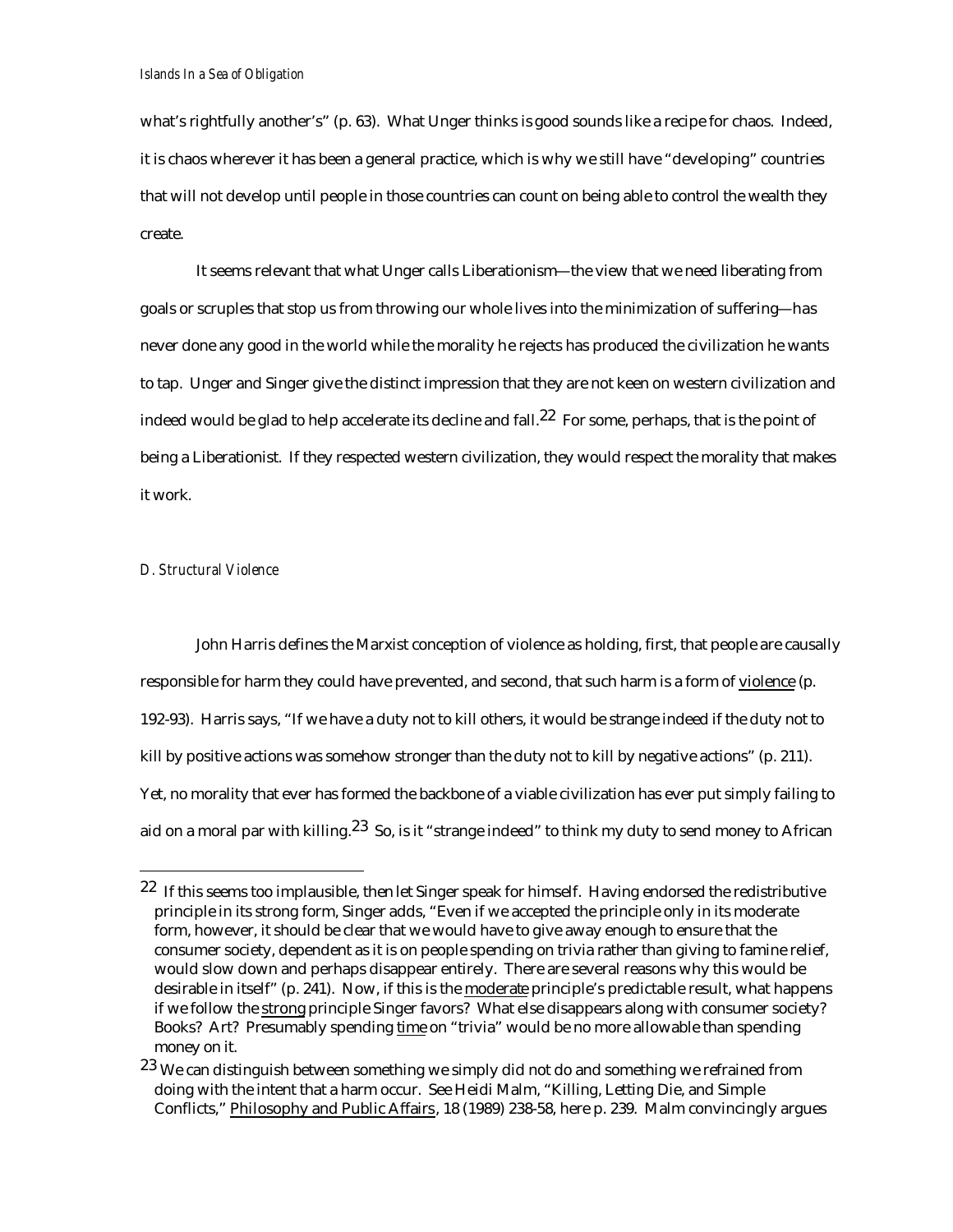famine relief is less stringent than my duty not to shoot people for fun when I go on safari in Africa? Harris seems not to notice that the lumping together of responsibility for actions and nonactions could be seen as leaving us with an absurdly nondemanding theory. Perhaps he thinks a prohibition of murder is the common-sense bedrock to which he can anchor what otherwise is a concerted attack on common sense morality. But Harris is not entitled to assume without argument that while everything else shifts around in response to his attack, his anchor remains unmoved. If murder becomes no worse than declining to send your movie money to a third-world dictator, then murder has moved to a new place in the realm of moral wrongs. There is no warrant for assuming that, at the end of its odyssey, murder is as wrong as ever.

I mentioned I was raised on a Canadian farm. I don't know much about violence. (I know a little. Writing this reminds me I once was shot at by a poacher.) In that sense I have lived a privileged and sheltered life. However, I do know about being poor. My parents grew up in houses with dirt floors. I was the fifth of six children and the first born into a house with electricity. Running water and an indoor toilet came a little later. I remember when water was delivered and sewage was removed by truck. Given the expense, our parents did not allow our toilet to be flushed more than once a day (and it served a family of eight). We didn't feel sorry for ourselves. We didn't ask America to rescue us. We didn't see ourselves as victims of violence. Lucky for us. Had we been taught to see ourselves as victims, it would have ruined us, for such teaching is poisonous, doing more violence to a poor person's mind than mere lack of money ever could.

#### V. CONCLUSION

None of the preceding discussion is meant to suggest we have no duty to rescue. However, taking that duty seriously requires us to understand its limits. We must draw lines, with or without the aid of moral theory. First, we have to learn how to lend aid so as to enhance rather than undermine our

that the moral difference between killing and letting die neither entails nor corresponds to any moral difference between acting and refraining.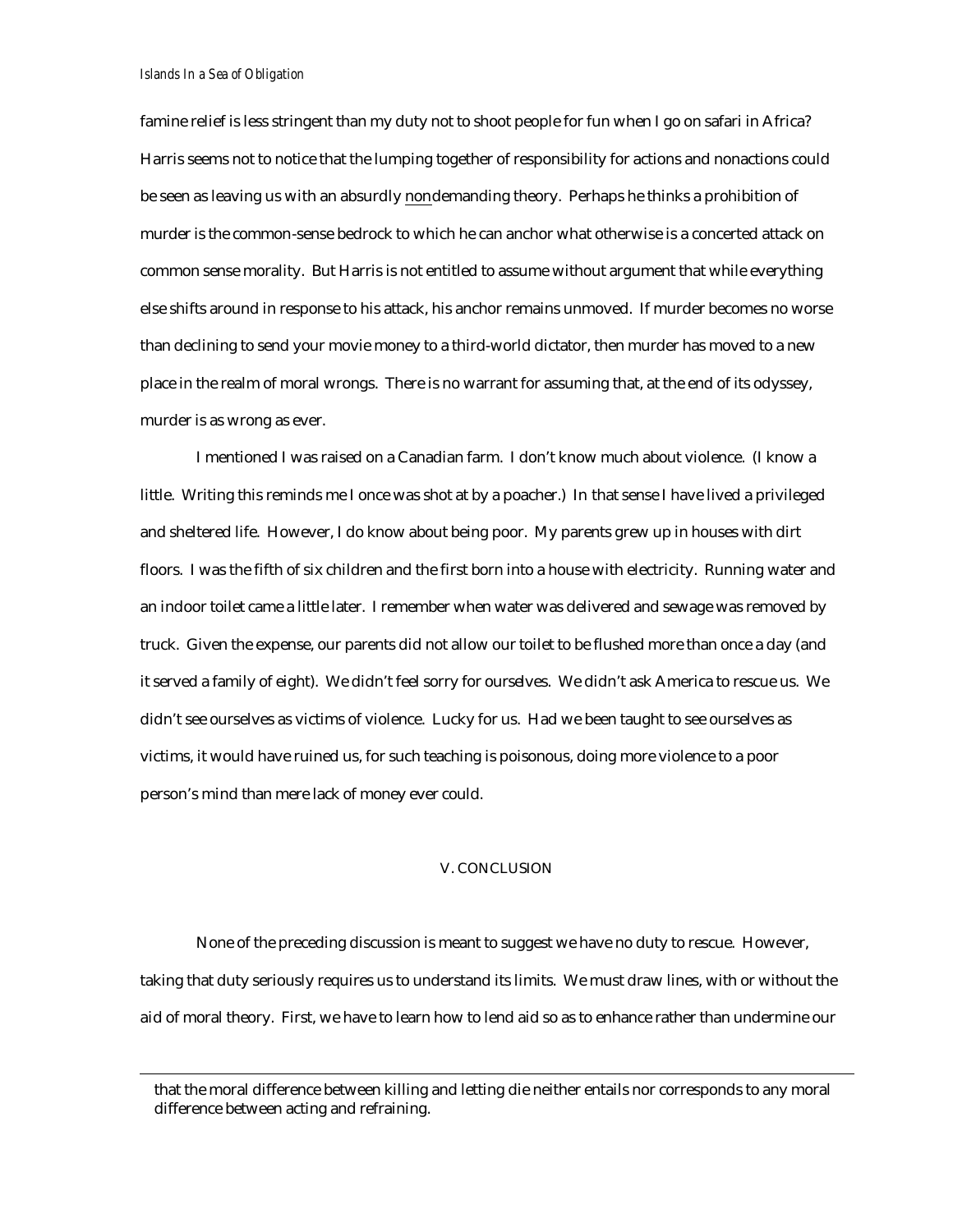sense that being moral is an integral part of living a life that is worth living. Second, we have to recognize that even if being in situation X were unjust, that does not mean any particular agent is obligated to dedicate his or her life to helping people escape from situation X. Morality presents us with options when choosing goals around which we organize our lives within relatively less flexible moral constraints.

Third, we have to take responsibility for distinguishing between aid that helps beneficiaries resume meaningful lives and aid that turns people into seekers of aid. Relief efforts in Africa have a history of failure in this regard. Fourth, the world is opaque in morally relevant ways. When we may well be utterly wrong about the nature of the problem and about what truly would help solve it, that uncertainty affects what we ought to do.<sup>24</sup> The thought experiments that dominate discussion in this field often suppose we know all relevant facts, which makes them unreliable as ways of shedding light on real-world obligations.

Fifth, we have to understand that a reflective consequentialist morality is not (even in emergencies) about numbers but about how we need to live so that our relationships constitute a good community. Finally, we have to understand that when we respect institutions that forbid causing harm, we thereby play a role in our community being a preventer of harm. Institutional arrangements that give priority to our duty not to cause harm, seemingly slighting our duty to prevent harm, may not be slighting the latter duty at all. Such institutions may instead be fulfilling their duty to prevent harm by stopping us from causing it. We do not excuse doing less by claiming we were trying to do more.

Philosophy Department University of Arizona Tucson, AZ 85721-0027

l

<sup>24</sup> Charlie Wilmot is a pilot for AirServ International, working out of Maputo, Mozambique. AirServ provides transportation (funded by USAid) for organizations such as Save the Children. I met him in Johannesburg in July of 1999. Wilmot told me that Canada donated a de Haviland aircraft to Guinea a few years ago. Guinea used the craft until it needed servicing. They asked Canada to service it. Canada refused. Now the plane sits idle, because Guinea believes they are better off waiting for someone to give them another airplane. Wilmot says relief efforts always are meant to help African countries become self-sustaining, but that is not what African governments want. The authorities have too much to lose. Their first priority is to keep the money coming in.